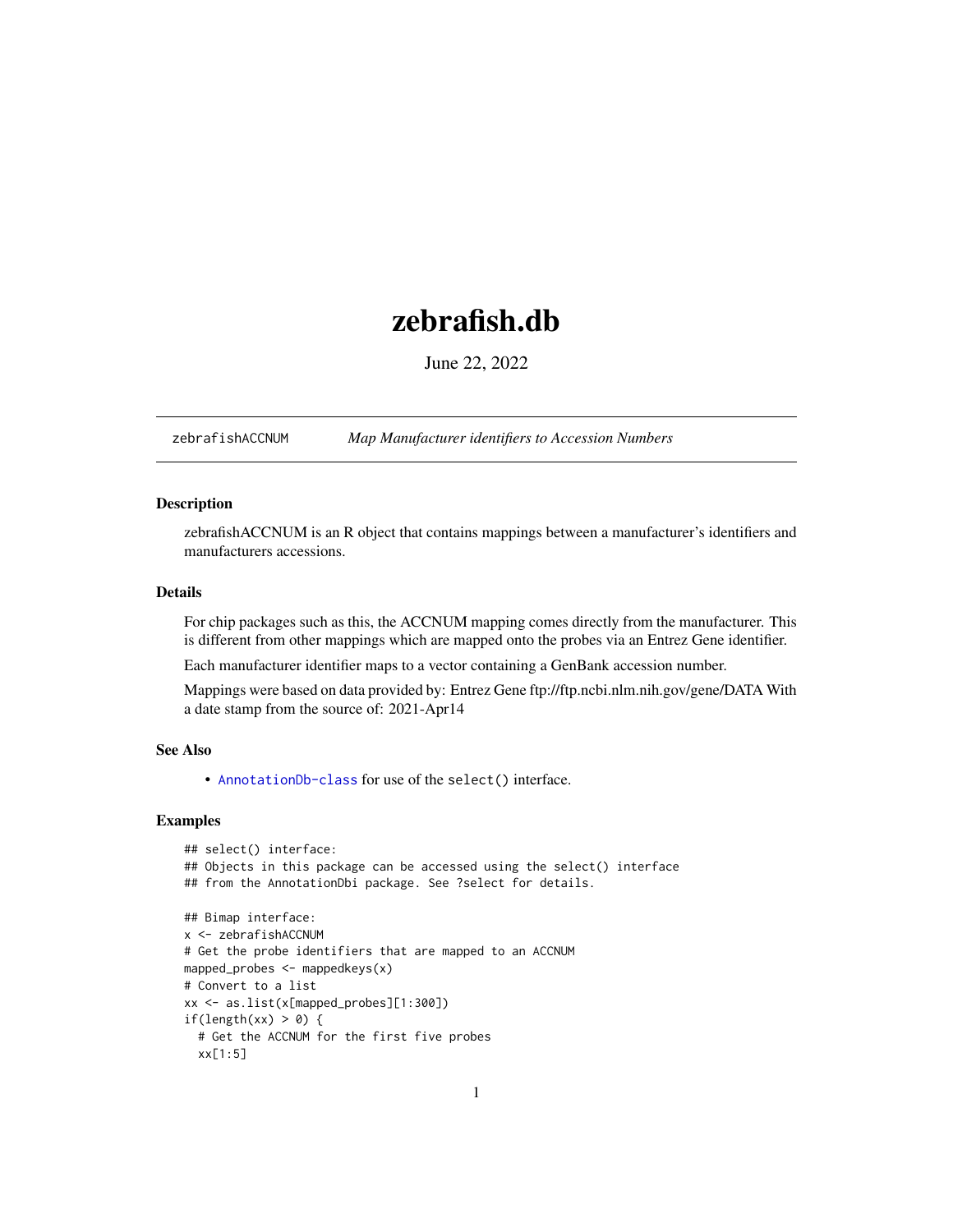```
# Get the first one
 xx[[1]]
}
```
zebrafishALIAS2PROBE *Map between Common Gene Symbol Identifiers and Manufacturer Identifiers*

#### Description

zebrafishALIAS is an R object that provides mappings between common gene symbol identifiers and manufacturer identifiers.

## Details

Each gene symbol is mapped to a named vector of manufacturer identifiers. The name represents the gene symbol and the vector contains all manufacturer identifiers that are found for that symbol. An NA is reported for any gene symbol that cannot be mapped to any manufacturer identifiers.

This mapping includes ALL gene symbols including those which are already listed in the SYMBOL map. The SYMBOL map is meant to only list official gene symbols, while the ALIAS maps are meant to store all used symbols.

Mappings were based on data provided by: Entrez Gene ftp://ftp.ncbi.nlm.nih.gov/gene/DATA With a date stamp from the source of: 2021-Apr14

## See Also

• [AnnotationDb-class](#page-0-0) for use of the select() interface.

```
## select() interface:
## Objects in this package can be accessed using the select() interface
## from the AnnotationDbi package. See ?select for details.
## Bimap interface:
# Convert the object to a list
xx <- as.list(zebrafishALIAS2PROBE)
if(length(xx) > 0){
    # Get the probe identifiers for the first two aliases
   xx[1:2]
   # Get the first one
   xx[[1]]
}
```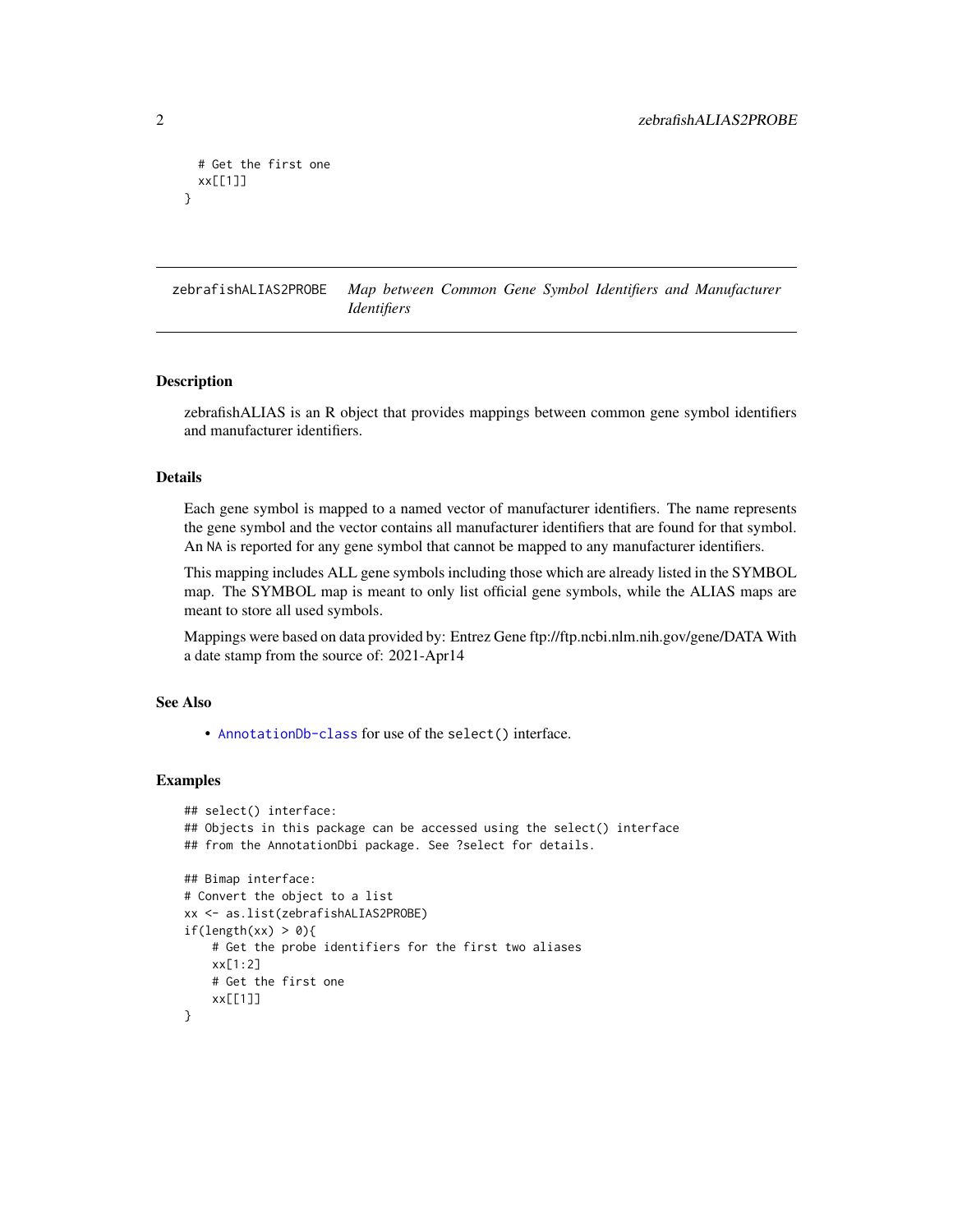<span id="page-2-0"></span>

Welcome to the zebrafish.db annotation Package. The purpose of this package is to provide detailed information about the zebrafish platform. This package is updated biannually.

Objects in this package are accessed using the select() interface. See ?select in the AnnotationDbi package for details.

#### See Also

• [AnnotationDb-class](#page-0-0) for use of keys(), columns() and select().

#### Examples

```
## select() interface:
## Objects in this package can be accessed using the select() interface
## from the AnnotationDbi package. See ?select for details.
columns(zebrafish.db)
## Bimap interface:
## The 'old style' of interacting with these objects is manipulation as
## bimaps. While this approach is still available we strongly encourage the
## use of select().
ls("package:zebrafish.db")
```
zebrafishCHR *Map Manufacturer IDs to Chromosomes*

#### **Description**

zebrafishCHR is an R object that provides mappings between a manufacturer identifier and the chromosome that contains the gene of interest.

## Details

Each manufacturer identifier maps to a vector of chromosomes. Due to inconsistencies that may exist at the time the object was built, the vector may contain more than one chromosome (e.g., the identifier may map to more than one chromosome). If the chromosomal location is unknown, the vector will contain an NA.

Mappings were based on data provided by: Entrez Gene ftp://ftp.ncbi.nlm.nih.gov/gene/DATA With a date stamp from the source of: 2021-Apr14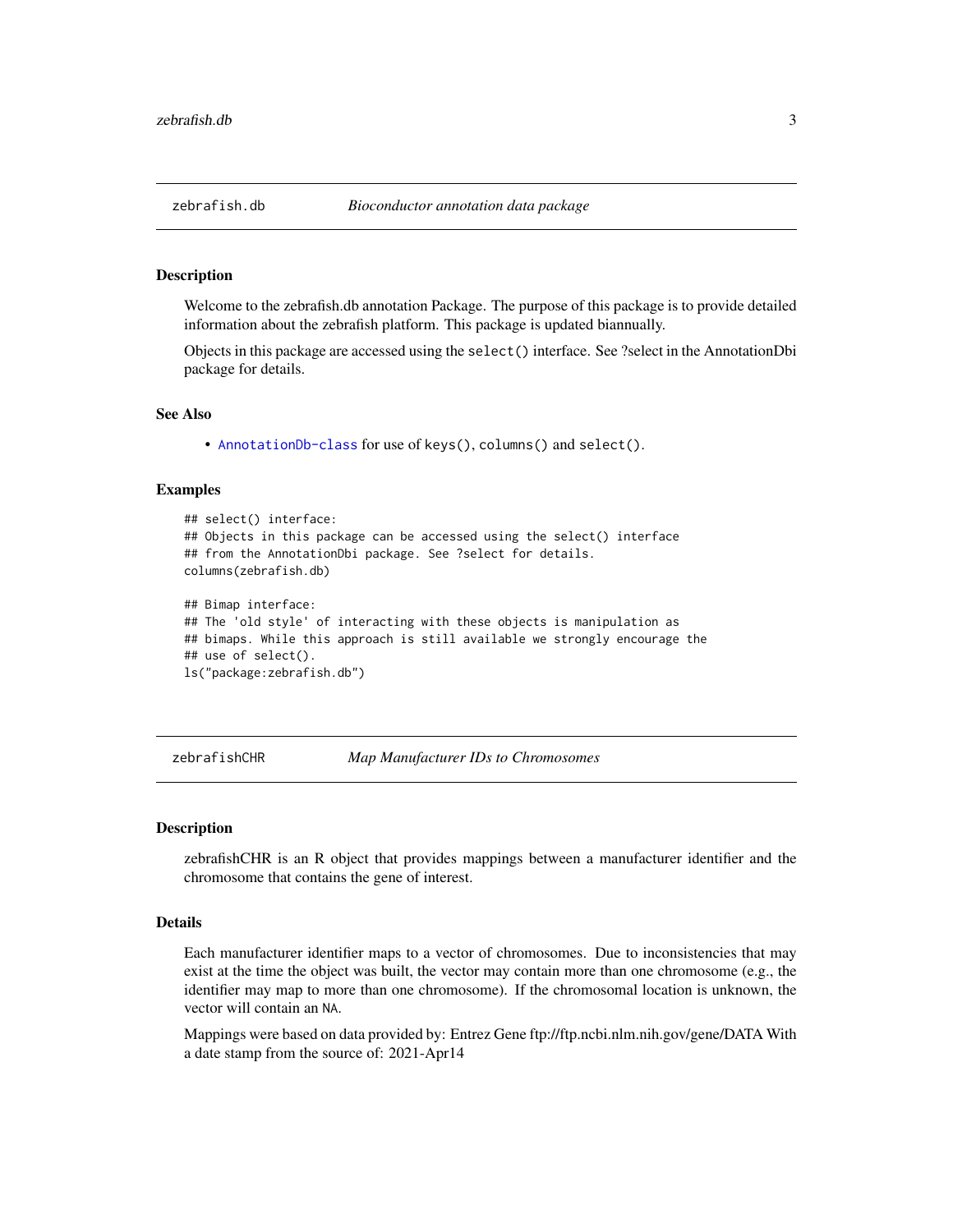## <span id="page-3-0"></span>See Also

• [AnnotationDb-class](#page-0-0) for use of the select() interface.

#### Examples

```
## select() interface:
## Objects in this package can be accessed using the select() interface
## from the AnnotationDbi package. See ?select for details.
## Bimap interface:
x <- zebrafishCHR
# Get the probe identifiers that are mapped to a chromosome
mapped_probes <- mappedkeys(x)
# Convert to a list
xx <- as.list(x[mapped_probes][1:300])
if(length(xx) > 0) {
  # Get the CHR for the first five probes
  xx[1:5]
  # Get the first one
  xx[[1]]
}
```
zebrafishCHRLENGTHS *A named vector for the length of each of the chromosomes*

## Description

zebrafishCHRLENGTHS provides the length measured in base pairs for each of the chromosomes.

#### Details

This is a named vector with chromosome numbers as the names and the corresponding lengths for chromosomes as the values.

Total lengths of chromosomes were derived by calculating the number of base pairs on the sequence string for each chromosome.

## See Also

• [AnnotationDb-class](#page-0-0) for use of the select() interface.

```
## select() interface:
## Objects in this package can be accessed using the select() interface
## from the AnnotationDbi package. See ?select for details.
## Bimap interface:
tt <- zebrafishCHRLENGTHS
# Length of chromosome 1
tt["1"]
```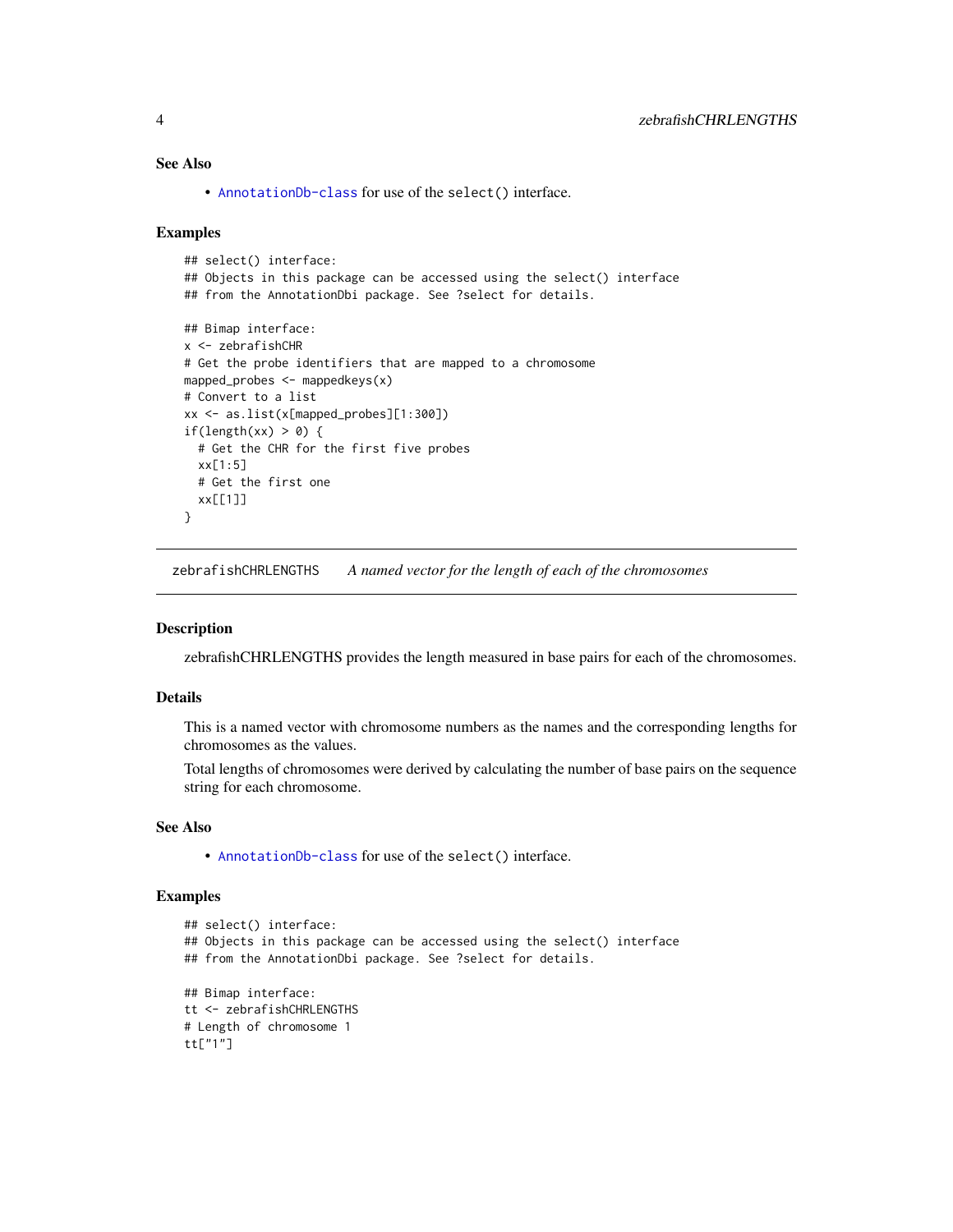<span id="page-4-0"></span>

zebrafishCHRLOC is an R object that maps manufacturer identifiers to the starting position of the gene. The position of a gene is measured as the number of base pairs.

The CHRLOCEND mapping is the same as the CHRLOC mapping except that it specifies the ending base of a gene instead of the start.

## Details

Each manufacturer identifier maps to a named vector of chromosomal locations, where the name indicates the chromosome. Due to inconsistencies that may exist at the time the object was built, these vectors may contain more than one chromosome and/or location. If the chromosomal location is unknown, the vector will contain an NA.

Chromosomal locations on both the sense and antisense strands are measured as the number of base pairs from the p (5' end of the sense strand) to q (3' end of the sense strand) arms. Chromosomal locations on the antisense strand have a leading "-" sign (e. g. -1234567).

Since some genes have multiple start sites, this field can map to multiple locations.

Mappings were based on data provided by: UCSC Genome Bioinformatics (Danio rerio)

With a date stamp from the source of: 2021-Mar15

## See Also

• [AnnotationDb-class](#page-0-0) for use of the select() interface.

```
## select() interface:
## Objects in this package can be accessed using the select() interface
## from the AnnotationDbi package. See ?select for details.
## Bimap interface:
x <- zebrafishCHRLOC
# Get the probe identifiers that are mapped to chromosome locations
mapped_probes <- mappedkeys(x)
# Convert to a list
xx <- as.list(x[mapped_probes][1:300])
if(length(xx) > 0) {
 # Get the CHRLOC for the first five probes
 xx[1:5]
 # Get the first one
 xx[[1]]
}
```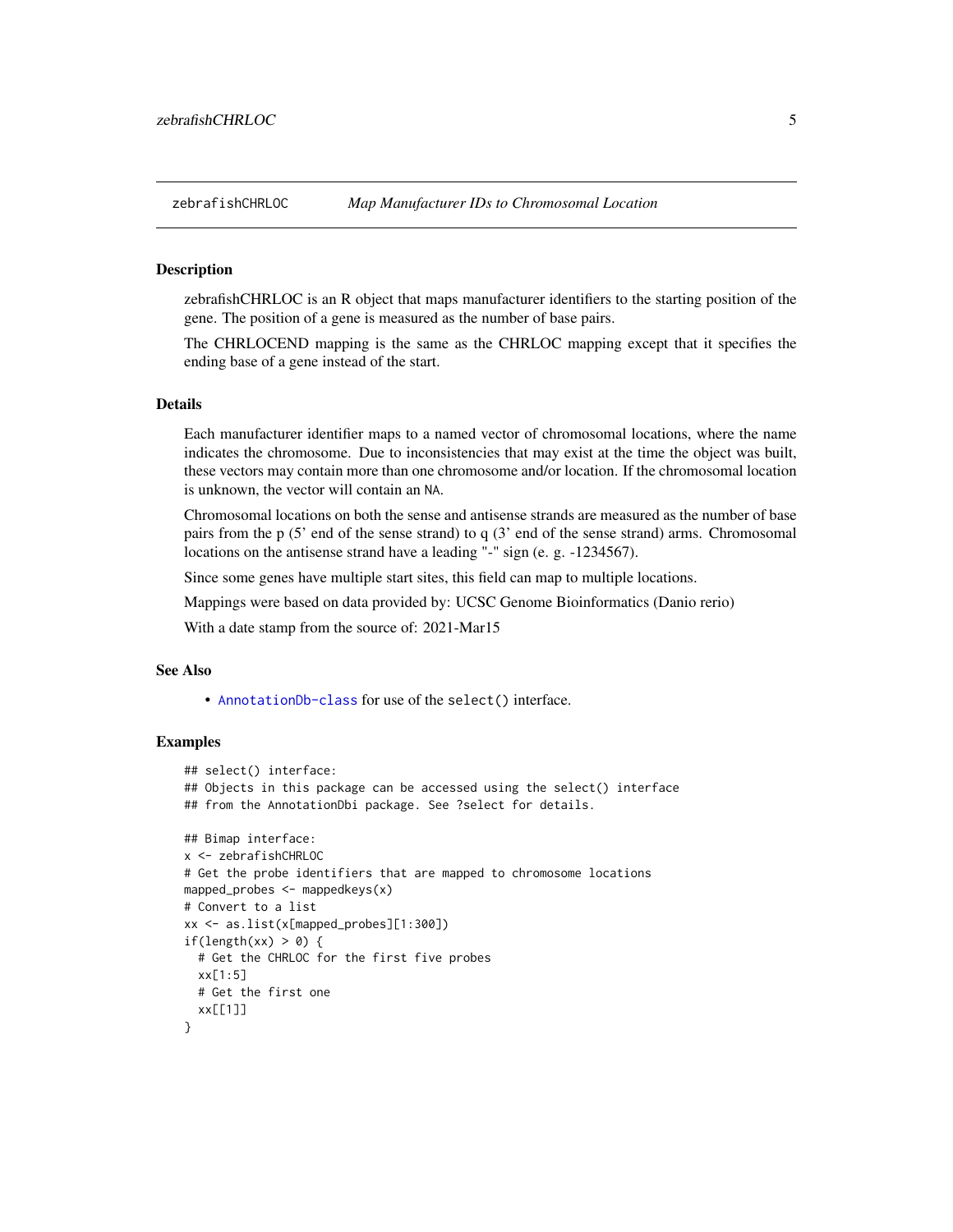<span id="page-5-0"></span>

zebrafishENSEMBL is an R object that contains mappings between manufacturer identifiers and Ensembl gene accession numbers.

#### Details

This object is a simple mapping of manufacturer identifiers to Ensembl gene Accession Numbers.

Mappings were based on data provided by BOTH of these sources: [http://www.ensembl.org/](http://www.ensembl.org/biomart/martview/) [biomart/martview/](http://www.ensembl.org/biomart/martview/) <ftp://ftp.ncbi.nlm.nih.gov/gene/DATA>

For most species, this mapping is a combination of manufacturer to ensembl IDs from BOTH NCBI and ensembl. Users who wish to only use mappings from NCBI are encouraged to see the ncbi2ensembl table in the appropriate organism package. Users who wish to only use mappings from ensembl are encouraged to see the ensembl2ncbi table which is also found in the appropriate organism packages. These mappings are based upon the ensembl table which is contains data from BOTH of these sources in an effort to maximize the chances that you will find a match.

For worms and flies however, this mapping is based only on sources from ensembl, as these organisms do not have ensembl to entrez gene mapping data at NCBI.

## See Also

• [AnnotationDb-class](#page-0-0) for use of the select() interface.

```
## select() interface:
## Objects in this package can be accessed using the select() interface
## from the AnnotationDbi package. See ?select for details.
## Bimap interface:
x <- zebrafishENSEMBL
# Get the entrez gene IDs that are mapped to an Ensembl ID
mapped_genes \leq mappedkeys(x)
# Convert to a list
xx <- as.list(x[mapped_genes][1:300])
if(length(xx) > 0) {
 # Get the Ensembl gene IDs for the first five genes
 xx[1:5]
 # Get the first one
 xx[[1]]
}
#For the reverse map ENSEMBL2PROBE:
x <- zebrafishENSEMBL2PROBE
mapped_genes <- mappedkeys(x)
# Convert to a list
```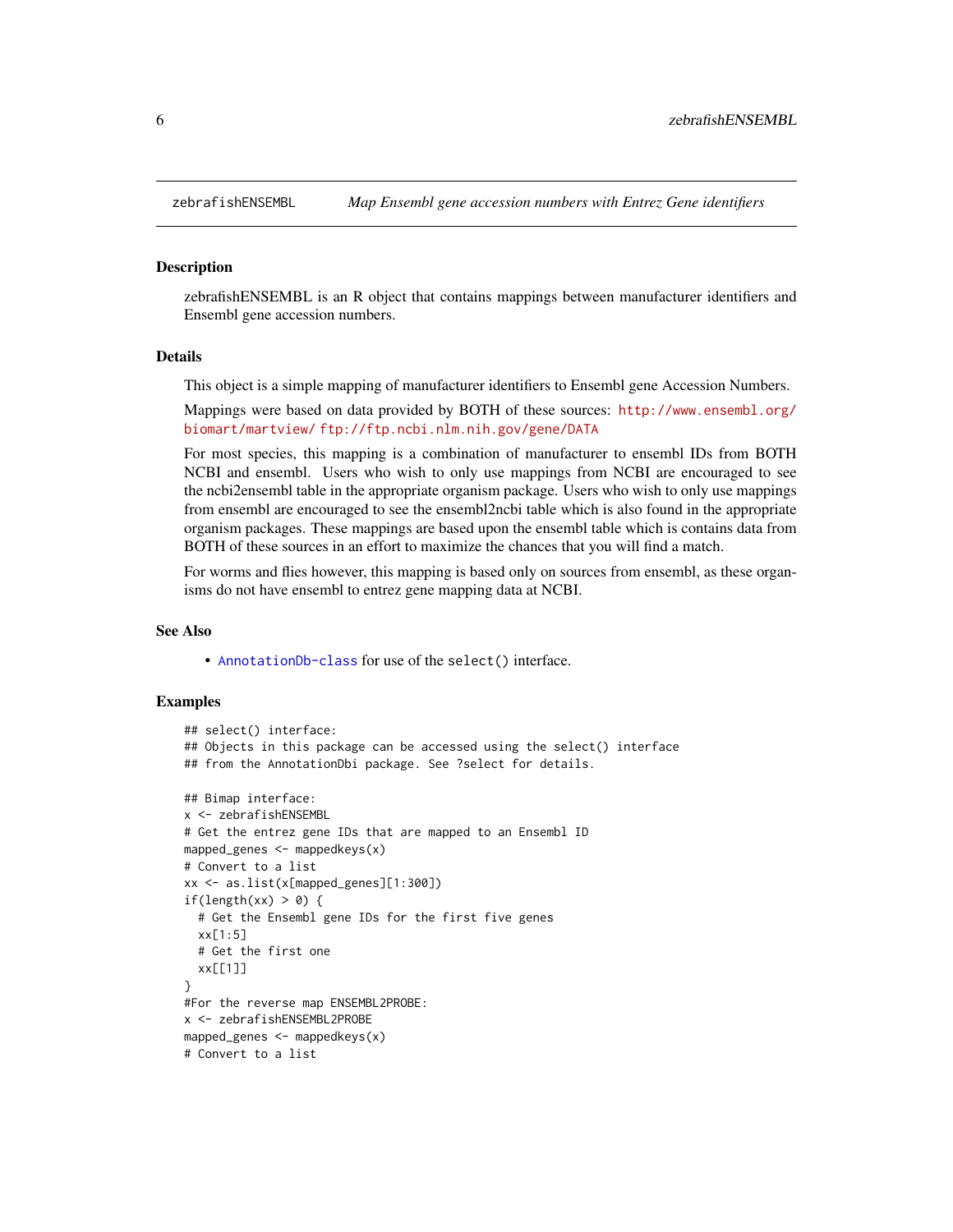## <span id="page-6-0"></span>zebrafishENTREZID 7

```
xx <- as.list(x[mapped_genes][1:300])
if(length(xx) > 0){
   # Gets the entrez gene IDs for the first five Ensembl IDs
  xx[1:5]
  # Get the first one
  xx[[1]]
}
```
zebrafishENTREZID *Map between Manufacturer Identifiers and Entrez Gene*

#### Description

zebrafishENTREZID is an R object that provides mappings between manufacturer identifiers and Entrez Gene identifiers.

## Details

Each manufacturer identifier is mapped to a vector of Entrez Gene identifiers. An NA is assigned to those manufacturer identifiers that can not be mapped to an Entrez Gene identifier at this time.

If a given manufacturer identifier can be mapped to different Entrez Gene identifiers from various sources, we attempt to select the common identifiers. If a concensus cannot be determined, we select the smallest identifier.

Mappings were based on data provided by: Entrez Gene ftp://ftp.ncbi.nlm.nih.gov/gene/DATA With a date stamp from the source of: 2021-Apr14

## References

<https://www.ncbi.nlm.nih.gov/entrez/query.fcgi?db=gene>

## See Also

• [AnnotationDb-class](#page-0-0) for use of the select() interface.

```
## select() interface:
## Objects in this package can be accessed using the select() interface
## from the AnnotationDbi package. See ?select for details.
## Bimap interface:
x <- zebrafishENTREZID
# Get the probe identifiers that are mapped to an ENTREZ Gene ID
mapped_probes <- mappedkeys(x)
# Convert to a list
xx <- as.list(x[mapped_probes][1:300])
if(length(xx) > 0) {
 # Get the ENTREZID for the first five probes
```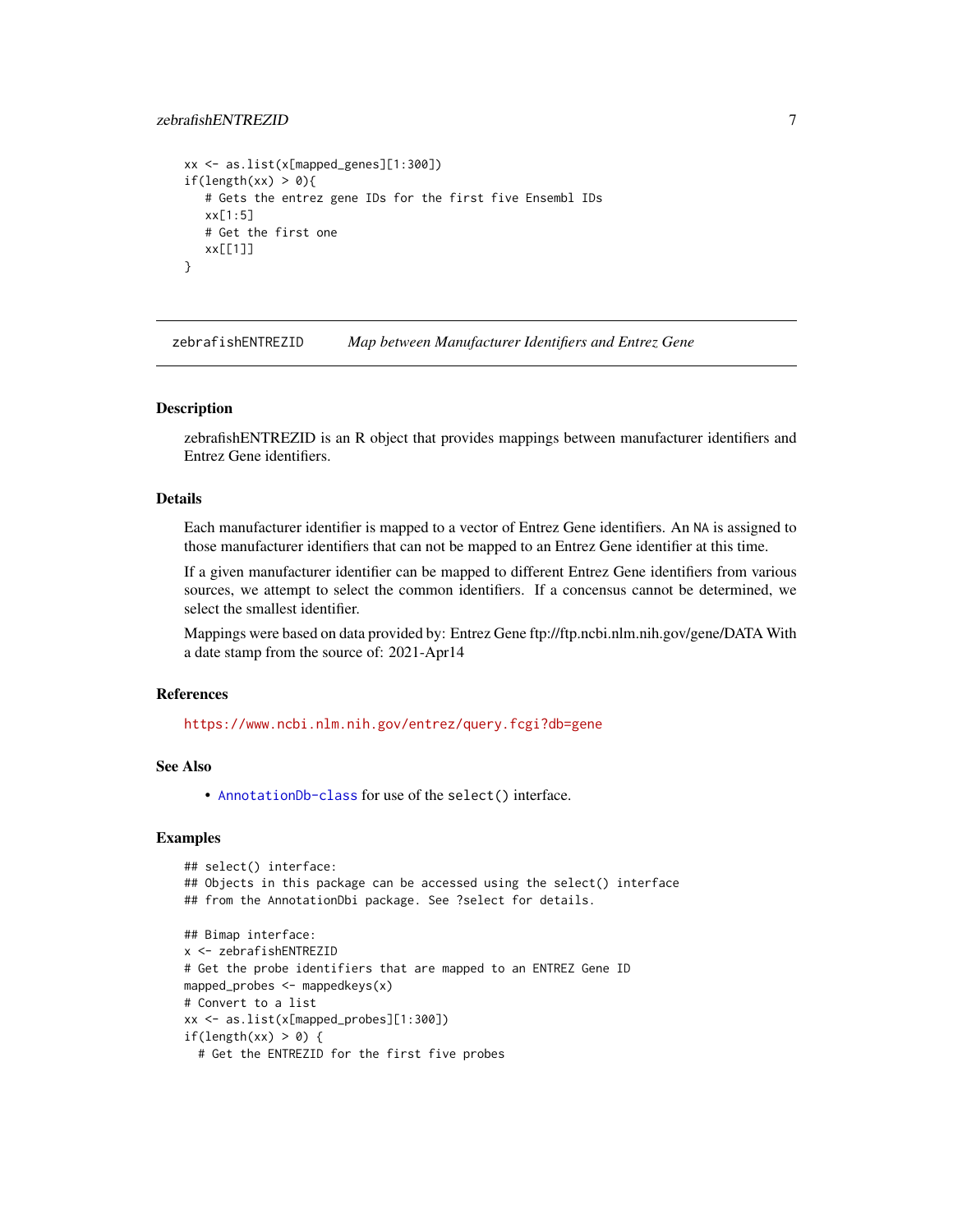```
xx[1:5]
 # Get the first one
 xx[[1]]
}
```
zebrafishENZYME *Maps between Manufacturer IDs and Enzyme Commission (EC) Numbers*

#### Description

zebrafishENZYME is an R object that provides mappings between manufacturer identifiers and EC numbers. zebrafishENZYME2PROBE is an R object that maps Enzyme Commission (EC) numbers to manufacturer identifiers.

#### Details

When the zebrafishENZYME maping viewed as a list, each manufacturer identifier maps to a named vector containing the EC number that corresponds to the enzyme produced by that gene. The names corresponds to the manufacturer identifiers. If this information is unknown, the vector will contain an NA.

For the zebrafishENZYME2PROBE, each EC number maps to a named vector containing all of the manufacturer identifiers that correspond to the gene that produces that enzyme. The name of the vector corresponds to the EC number.

Enzyme Commission numbers are assigned by the Nomenclature Committee of the International Union of Biochemistry and Molecular Biology <http://www.chem.qmw.ac.uk/iubmb/enzyme/> to allow enzymes to be identified.

An Enzyme Commission number is of the format EC x.y.z.w, where x, y, z, and w are numeric numbers. In zebrafishENZYME2PROBE, EC is dropped from the Enzyme Commission numbers.

Enzyme Commission numbers have corresponding names that describe the functions of enzymes in such a way that EC x is a more general description than EC x.y that in turn is a more general description than EC x.y.z. The top level EC numbers and names are listed below:

EC 1 oxidoreductases

EC 2 transferases

EC 3 hydrolases

EC 4 lyases

EC 5 isomerases

EC 6 ligases

The EC name for a given EC number can be viewed at [http://www.chem.qmul.ac.uk/iupac/](http://www.chem.qmul.ac.uk/iupac/jcbn/index.html#6) [jcbn/index.html#6](http://www.chem.qmul.ac.uk/iupac/jcbn/index.html#6)

Mappings between probe identifiers and enzyme identifiers were obtained using files provided by: KEGG GENOME ftp://ftp.genome.jp/pub/kegg/genomes With a date stamp from the source of: 2011-Mar15

<span id="page-7-0"></span>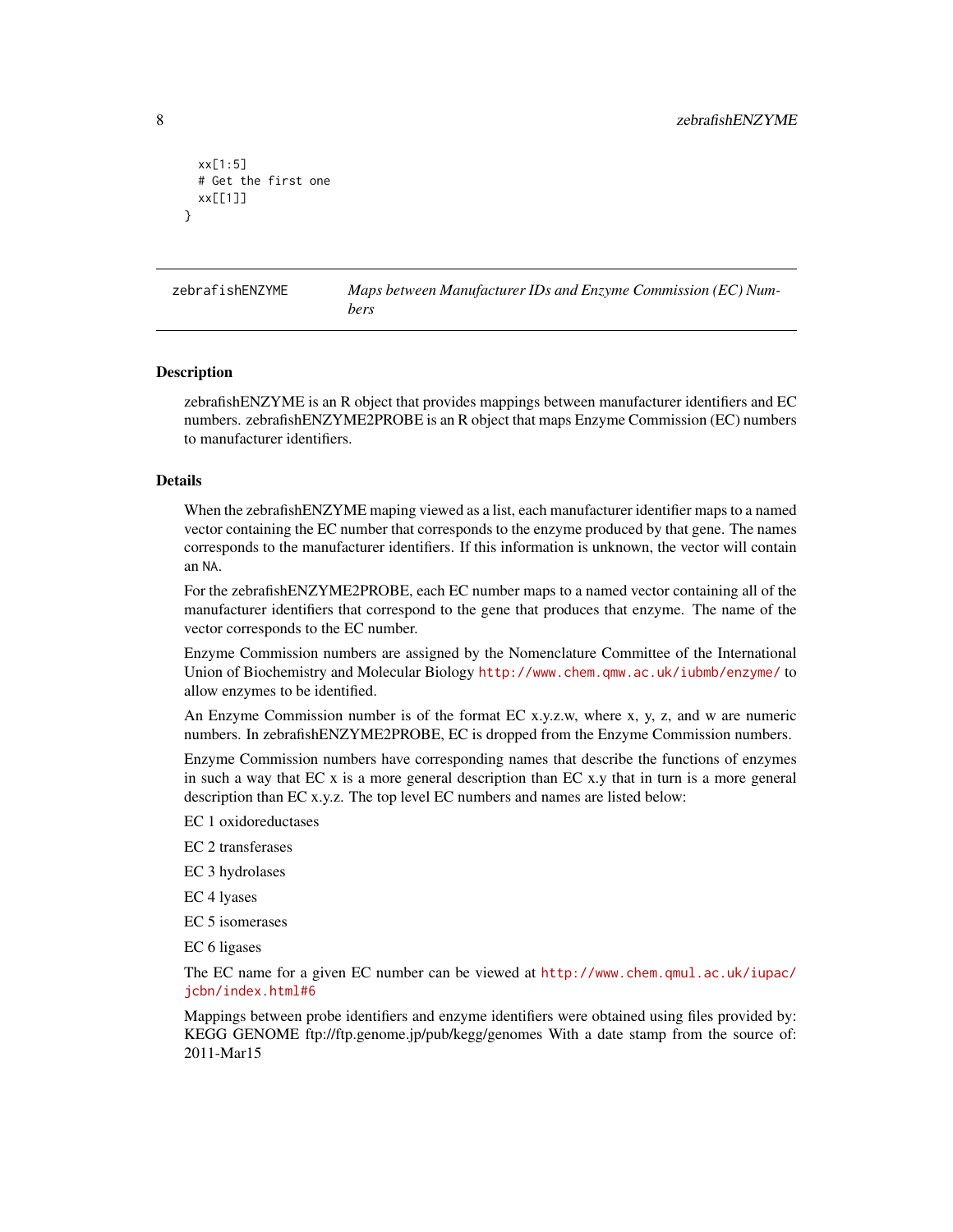#### <span id="page-8-0"></span>References

<ftp://ftp.genome.ad.jp/pub/kegg/pathways>

## See Also

• [AnnotationDb-class](#page-0-0) for use of the select() interface.

#### Examples

```
## select() interface:
## Objects in this package can be accessed using the select() interface
## from the AnnotationDbi package. See ?select for details.
## Bimap interface:
x <- zebrafishENZYME
# Get the probe identifiers that are mapped to an EC number
mapped_probes <- mappedkeys(x)
# Convert to a list
xx <- as.list(x[mapped_probes][1:3])
if(length(xx) > 0) {
  # Get the ENZYME for the first five probes
  xx[1:5]
  # Get the first one
  xx[[1]]
}
# Now convert zebrafishENZYME2PROBE to a list to see inside
x <- zebrafishENZYME2PROBE
mapped_probes \leq mappedkeys(x)
## convert to a list
xx <- as.list(x[mapped_probes][1:3])
if(length(xx) > 0){
   # Get the probe identifiers for the first five enzyme
   #commission numbers
   xx[1:5]
   # Get the first one
  xx[[1]]
}
```
zebrafishGENENAME *Map between Manufacturer IDs and Genes*

## Description

zebrafishGENENAME is an R object that maps manufacturer identifiers to the corresponding gene name.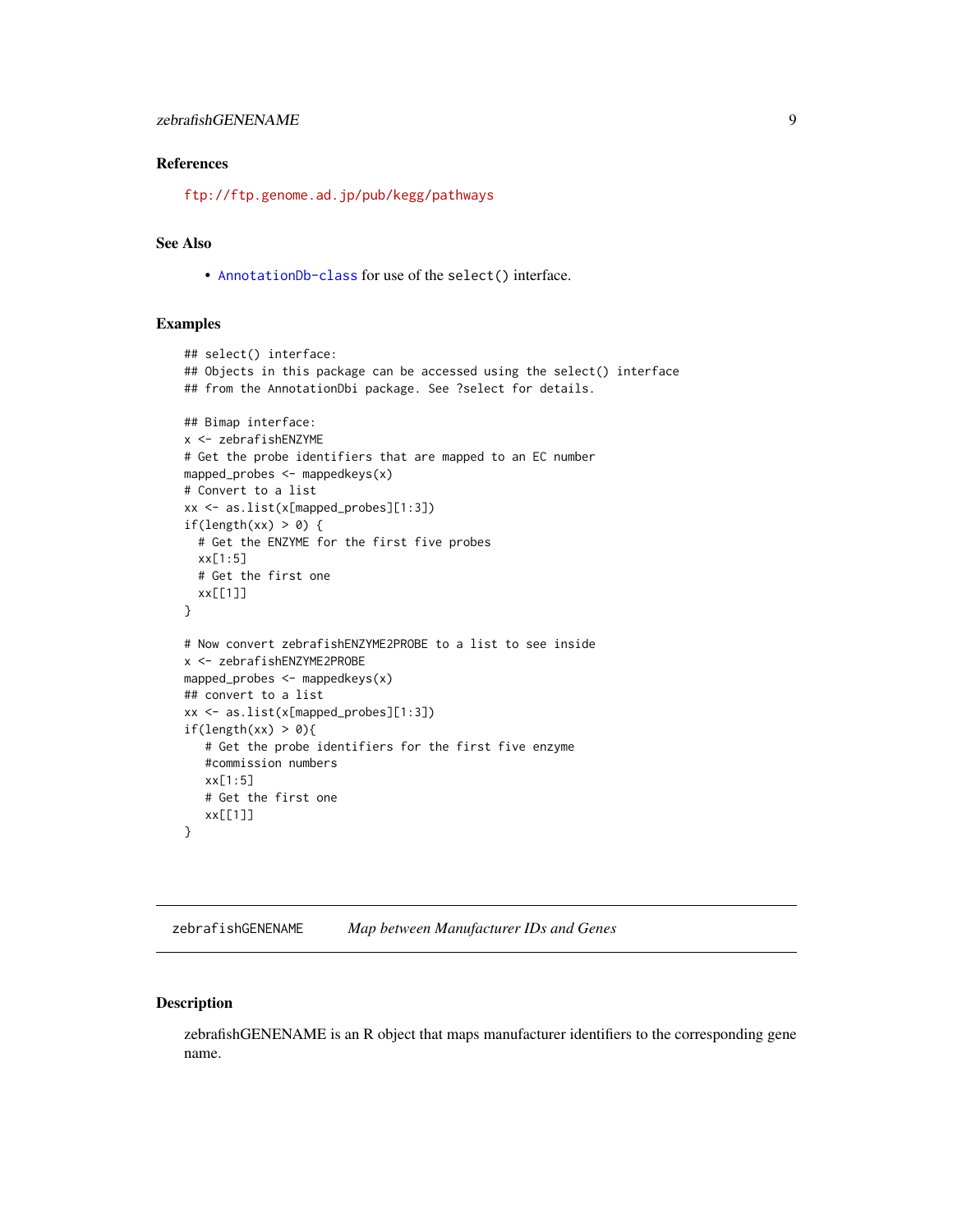## Details

Each manufacturer identifier maps to a named vector containing the gene name. The vector name corresponds to the manufacturer identifier. If the gene name is unknown, the vector will contain an NA.

Gene names currently include both the official (validated by a nomenclature committee) and preferred names (interim selected for display) for genes. Efforts are being made to differentiate the two by adding a name to the vector.

Mappings were based on data provided by: Entrez Gene ftp://ftp.ncbi.nlm.nih.gov/gene/DATA With a date stamp from the source of: 2021-Apr14

#### See Also

• [AnnotationDb-class](#page-0-0) for use of the select() interface.

## Examples

```
## select() interface:
## Objects in this package can be accessed using the select() interface
## from the AnnotationDbi package. See ?select for details.
## Bimap interface:
x <- zebrafishGENENAME
# Get the probe identifiers that are mapped to a gene name
mapped_probes \leq mappedkeys(x)
# Convert to a list
xx <- as.list(x[mapped_probes][1:300])
if(length(xx) > 0) {
  # Get the GENENAME for the first five probes
  xx[1:5]
  # Get the first one
  xx[[1]]
}
```
zebrafishGO *Maps between manufacturer IDs and Gene Ontology (GO) IDs*

#### <span id="page-9-0"></span>**Description**

zebrafishGO is an R object that provides mappings between manufacturer identifiers and the GO identifiers that they are directly associated with. This mapping and its reverse mapping (zebrafishGO2PROBE) do NOT associate the child terms from the GO ontology with the gene. Only the directly evidenced terms are represented here.

zebrafishGO2ALLPROBES is an R object that provides mappings between a given GO identifier and all of the manufacturer identifiers annotated at that GO term OR TO ONE OF IT'S CHILD NODES in the GO ontology. Thus, this mapping is much larger and more inclusive than zebrafishGO2PROBE.

<span id="page-9-1"></span>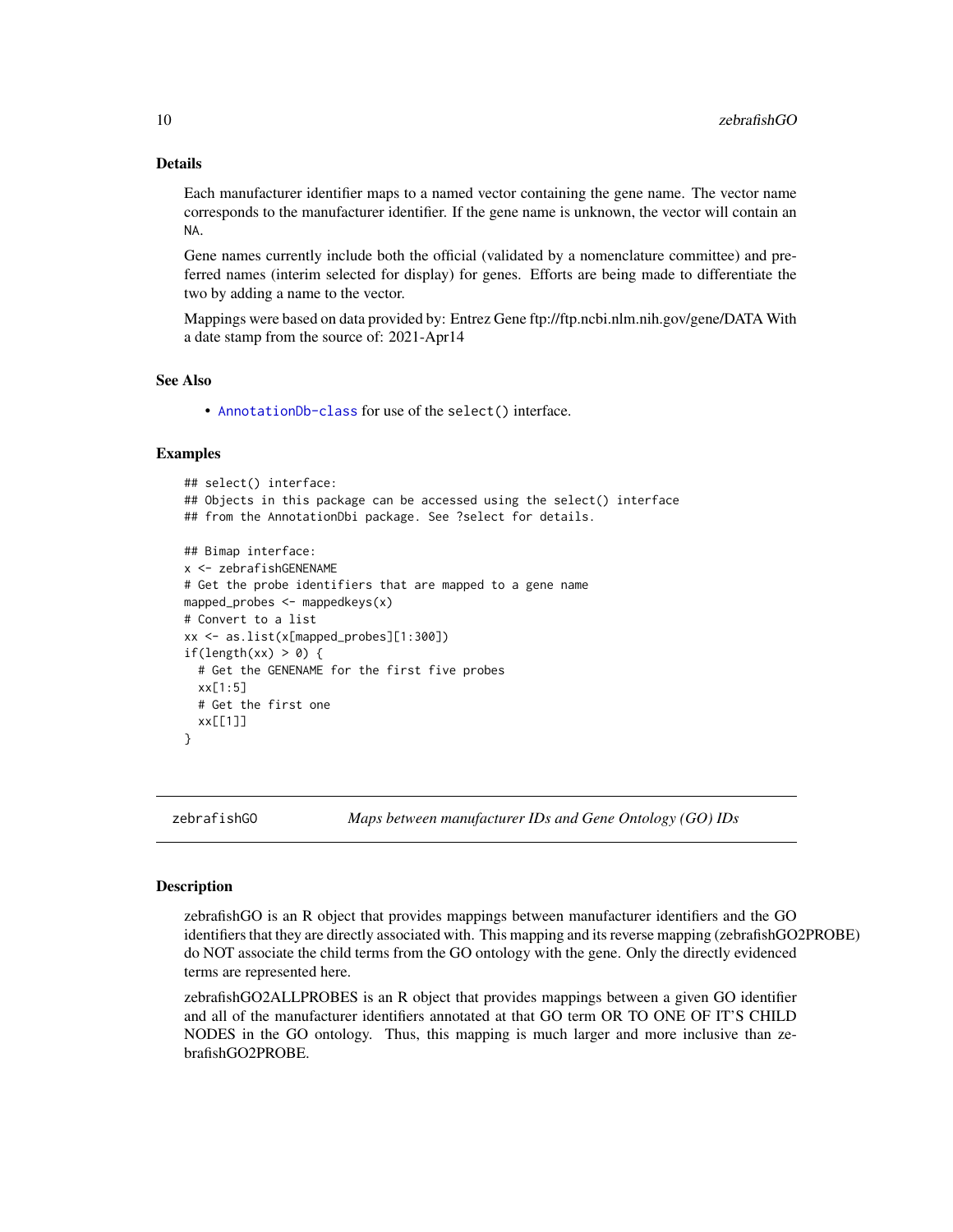#### zebrafishGO 11

## Details

If zebrafishGO is cast as a list, each manufacturer identifier is mapped to a list of lists. The names on the outer list are GO identifiers. Each inner list consists of three named elements: GOID, Ontology, and Evidence.

The GOID element matches the GO identifier named in the outer list and is included for convenience when processing the data using 'lapply'.

The Ontology element indicates which of the three Gene Ontology categories this identifier belongs to. The categories are biological process (BP), cellular component (CC), and molecular function (MF).

The Evidence element contains a code indicating what kind of evidence supports the association of the GO identifier to the manufacturer id. Some of the evidence codes in use include:

IMP: inferred from mutant phenotype

IGI: inferred from genetic interaction

IPI: inferred from physical interaction

ISS: inferred from sequence similarity

IDA: inferred from direct assay

IEP: inferred from expression pattern

IEA: inferred from electronic annotation

TAS: traceable author statement

NAS: non-traceable author statement

ND: no biological data available

IC: inferred by curator

A more complete listing of evidence codes can be found at:

<http://www.geneontology.org/GO.evidence.shtml>

If zebrafishGO2ALLPROBES or zebrafishGO2PROBE is cast as a list, each GO term maps to a named vector of manufacturer identifiers and evidence codes. A GO identifier may be mapped to the same manufacturer identifier more than once but the evidence code can be different. Mappings between Gene Ontology identifiers and Gene Ontology terms and other information are available in a separate data package named GO.

Whenever any of these mappings are cast as a data.frame, all the results will be output in an appropriate tabular form.

Mappings between manufacturer identifiers and GO information were obtained through their mappings to manufacturer identifiers. NAs are assigned to manufacturer identifiers that can not be mapped to any Gene Ontology information. Mappings between Gene Ontology identifiers an Gene Ontology terms and other information are available in a separate data package named GO.

All mappings were based on data provided by: Gene Ontology http://current.geneontology.org/ontology/gobasic.obo With a date stamp from the source of: 2021-02-01

## References

<ftp://ftp.ncbi.nlm.nih.gov/gene/DATA/>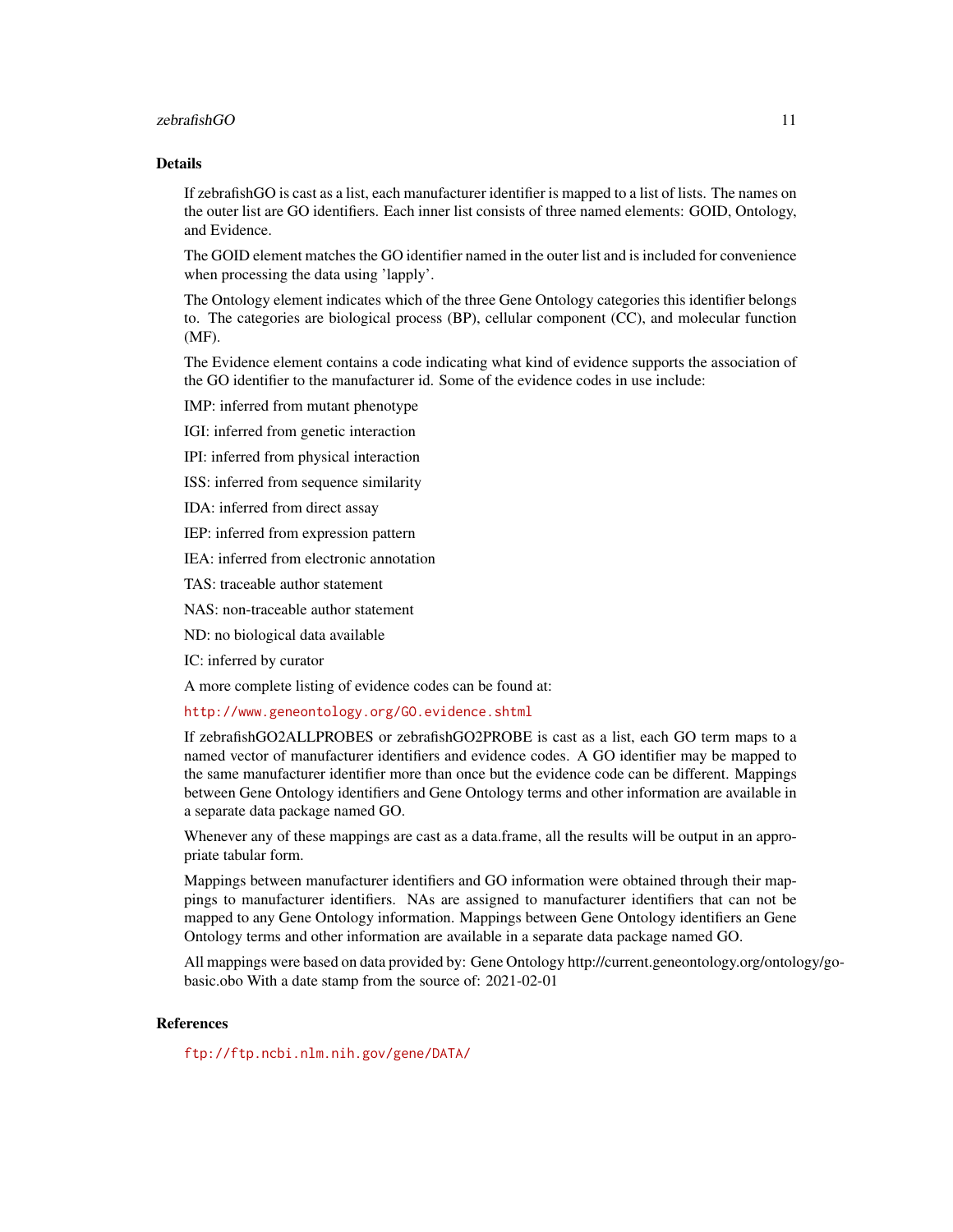## <span id="page-11-0"></span>See Also

- [zebrafishGO2ALLPROBES](#page-9-0)
- [AnnotationDb-class](#page-0-0) for use of the select() interface.

```
## select() interface:
## Objects in this package can be accessed using the select() interface
## from the AnnotationDbi package. See ?select for details.
## Bimap interface:
x <- zebrafishGO
# Get the manufacturer identifiers that are mapped to a GO ID
mapped_genes <- mappedkeys(x)
# Convert to a list
xx <- as.list(x[mapped_genes][1:300])
if(length(xx) > 0) {
    # Try the first one
   got \leq -xx[[1]]got[[1]][["GOID"]]
    got[[1]][["Ontology"]]
    got[[1]][["Evidence"]]
}
# For the reverse map:
x <- zebrafishGO2PROBE
mapped_genes <- mappedkeys(x)
# Convert to a list
xx <- as.list(x[mapped_genes][1:300])
if(length(xx) > 0){
    # Gets the manufacturer ids for the top 2nd and 3nd GO identifiers
    goids \leq -x \times [2:3]# Gets the manufacturer ids for the first element of goids
    goids[[1]]
    # Evidence code for the mappings
   names(goids[[1]])
}
x <- zebrafishGO2ALLPROBES
mapped_genes <- mappedkeys(x)
# Convert zebrafishGO2ALLPROBES to a list
xx <- as.list(x[mapped_genes][1:300])
if(length(xx) > 0){
# Gets the manufacturer identifiers for the top 2nd and 3nd GO identifiers
    goids \leq -x \times [2:3]# Gets all the manufacturer identifiers for the first element of goids
   goids[[1]]
    # Evidence code for the mappings
    names(goids[[1]])
}
```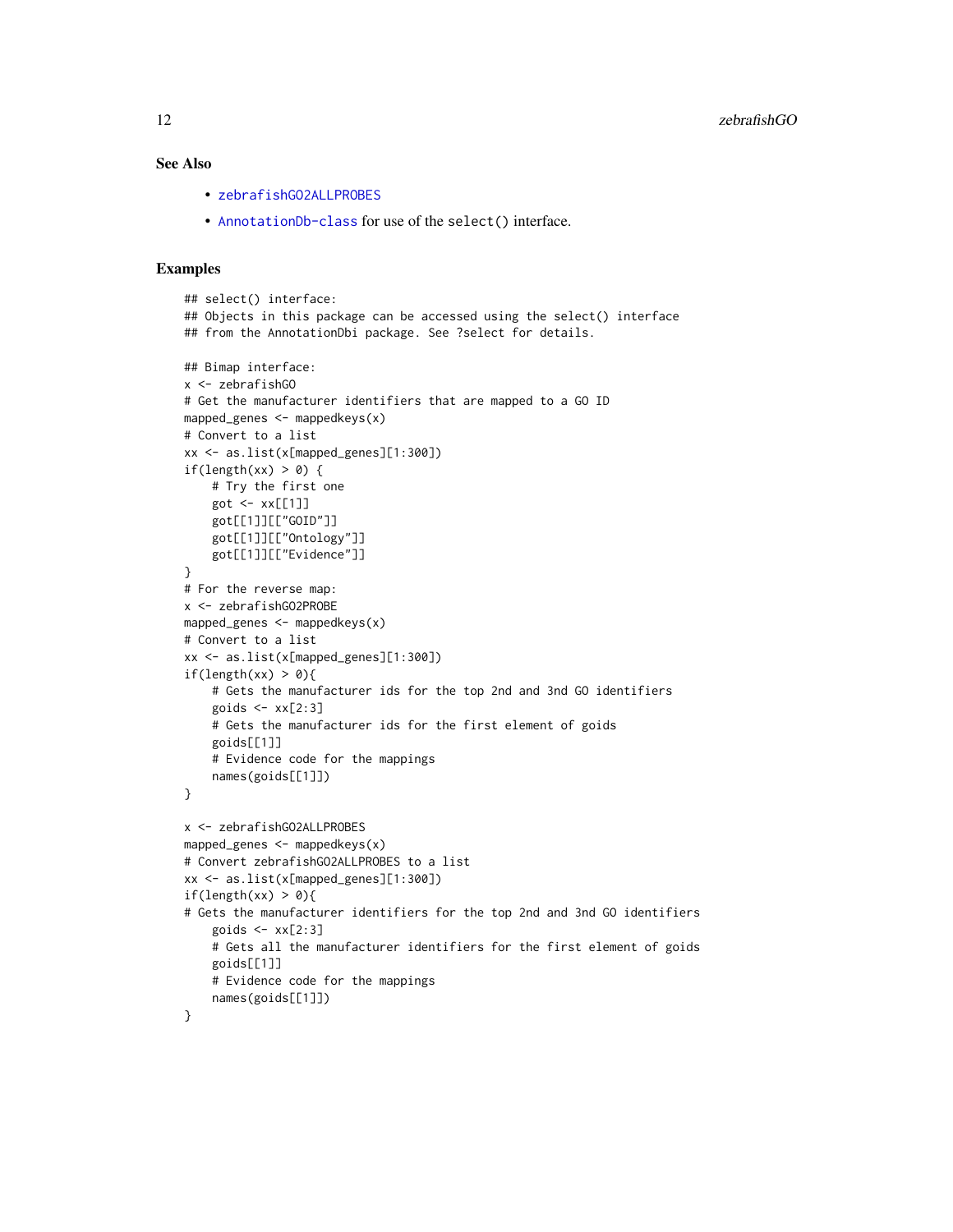<span id="page-12-0"></span>zebrafishMAPCOUNTS *Number of mapped keys for the maps in package zebrafish.db*

#### Description

DEPRECATED. Counts in the MAPCOUNT table are out of sync and should not be used.

zebrafishMAPCOUNTS provides the "map count" (i.e. the count of mapped keys) for each map in package zebrafish.db.

#### **Details**

DEPRECATED. Counts in the MAPCOUNT table are out of sync and should not be used.

This "map count" information is precalculated and stored in the package annotation DB. This allows some quality control and is used by the [checkMAPCOUNTS](#page-0-0) function defined in AnnotationDbi to compare and validate different methods (like count.mappedkeys $(x)$  or sum(!is.na(as.list(x)))) for getting the "map count" of a given map.

zebrafishORGANISM *The Organism information for zebrafish*

#### Description

zebrafishORGANISM is an R object that contains a single item: a character string that names the organism for which zebrafish was built. zebrafishORGPKG is an R object that contains a chararcter vector with the name of the organism package that a chip package depends on for its gene-centric annotation.

## Details

Although the package name is suggestive of the organism for which it was built, zebrafishORGAN-ISM provides a simple way to programmatically extract the organism name. zebrafishORGPKG provides a simple way to programmatically extract the name of the parent organism package. The parent organism package is a strict dependency for chip packages as this is where the gene cetric information is ultimately extracted from. The full package name will always be this string plus the extension ".db". But most programatic acces will not require this extension, so its more convenient to leave it out.

#### See Also

• [AnnotationDb-class](#page-0-0) for use of the select() interface.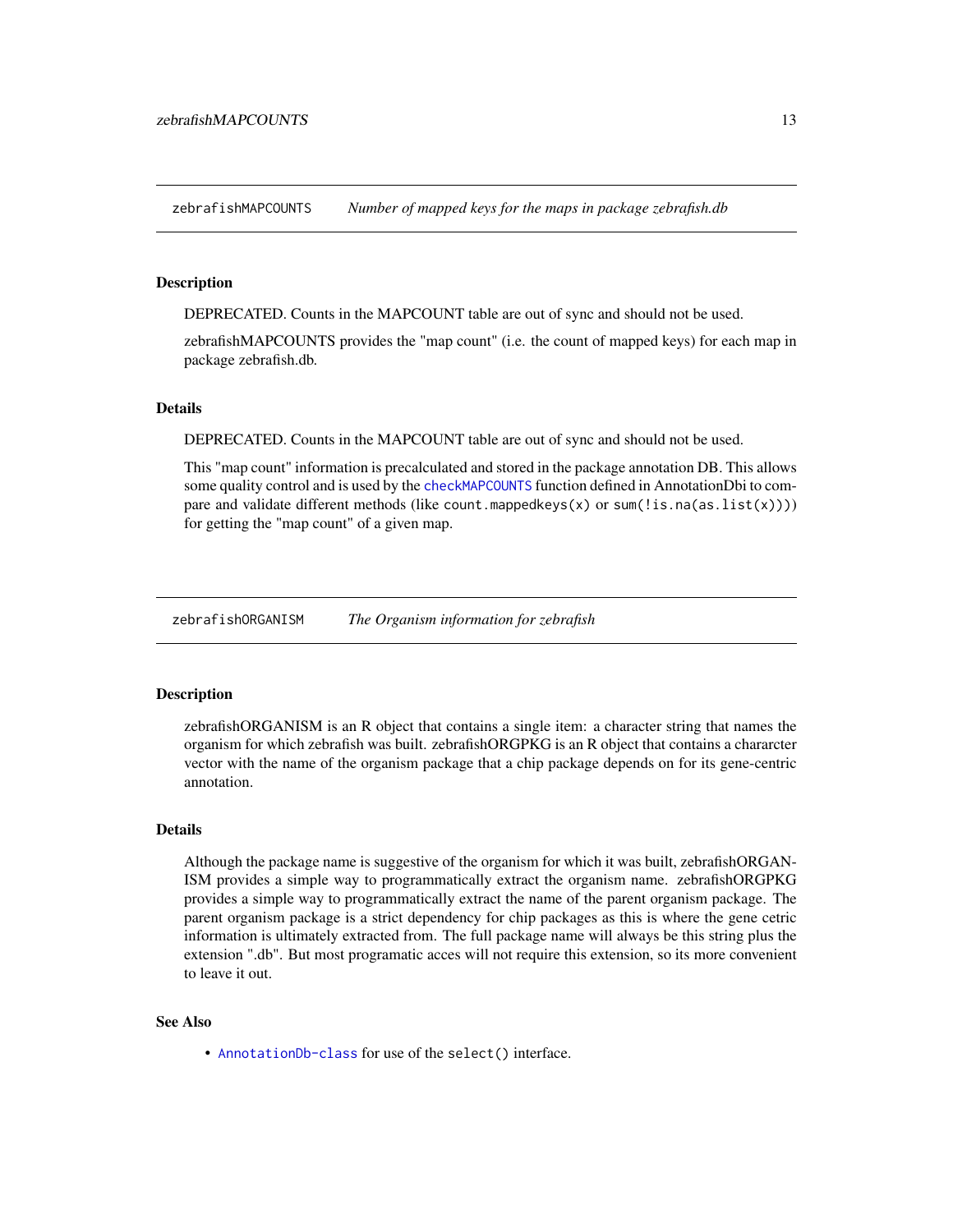#### Examples

```
## select() interface:
## Objects in this package can be accessed using the select() interface
## from the AnnotationDbi package. See ?select for details.
## Bimap interface:
zebrafishORGANISM
zebrafishORGPKG
```
zebrafishPATH *Mappings between probe identifiers and KEGG pathway identifiers*

#### Description

KEGG (Kyoto Encyclopedia of Genes and Genomes) maintains pathway data for various organisms.

zebrafishPATH maps probe identifiers to the identifiers used by KEGG for pathways in which the genes represented by the probe identifiers are involved

zebrafishPATH2PROBE is an R object that provides mappings between KEGG identifiers and manufacturer identifiers.

## Details

Each KEGG pathway has a name and identifier. Pathway name for a given pathway identifier can be obtained using the KEGG data package that can either be built using AnnBuilder or downloaded from Bioconductor <http://www.bioconductor.org>.

Graphic presentations of pathways are searchable at url http://www.genome.ad.jp/kegg/pathway.html by using pathway identifiers as keys.

Mappings were based on data provided by: KEGG GENOME ftp://ftp.genome.jp/pub/kegg/genomes With a date stamp from the source of: 2011-Mar15

#### References

<http://www.genome.ad.jp/kegg/>

#### See Also

• [AnnotationDb-class](#page-0-0) for use of the select() interface.

```
## select() interface:
## Objects in this package can be accessed using the select() interface
## from the AnnotationDbi package. See ?select for details.
## Bimap interface:
x <- zebrafishPATH
```
<span id="page-13-0"></span>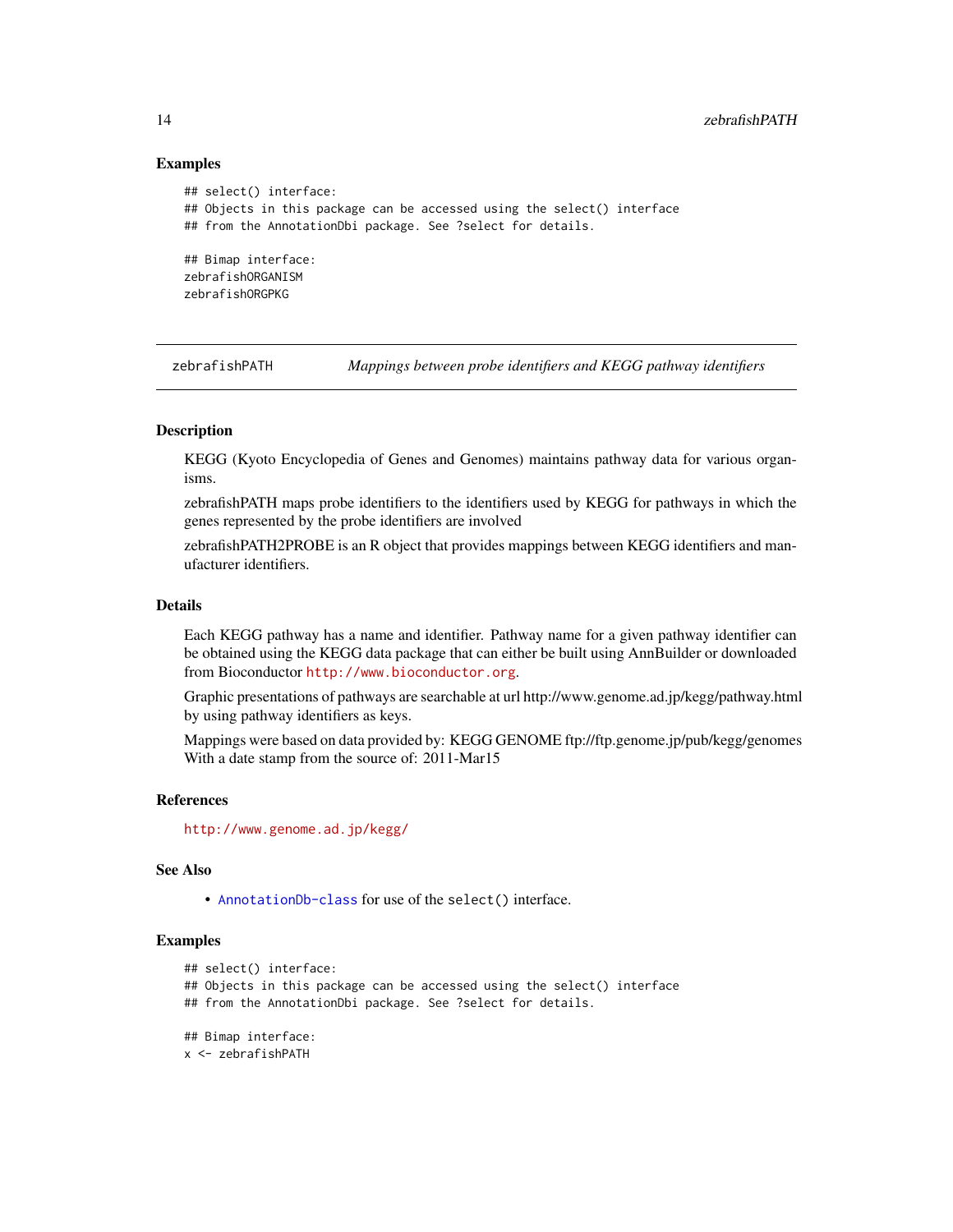## <span id="page-14-0"></span>zebrafishPFAM 15

```
# Get the probe identifiers that are mapped to a KEGG pathway ID
mapped_probes <- mappedkeys(x)
# Convert to a list
xx <- as.list(x[mapped_probes][1:300])
if(length(xx) > 0) {
 # Get the PATH for the first five probes
 xx[1:5]
 # Get the first one
 xx[[1]]
}
x <- zebrafishPATH
mapped_probes <- mappedkeys(x)
# Now convert the zebrafishPATH2PROBE object to a list
xx <- as.list(x[mapped_probes][1:300])
if(length(xx) > 0){
    # Get the probe identifiers for the first two pathway identifiers
   xx[1:2]
   # Get the first one
   xx[[1]]
}
```
zebrafishPFAM *Maps between Manufacturer Identifiers and PFAM Identifiers*

#### Description

zebrafishPFAM is an R object that provides mappings between manufacturer identifiers and PFAM identifiers.

## Details

The bimap interface for PFAM is defunct. Please use select() interface to PFAM identifiers. See ?AnnotationDbi::select for details.

zebrafishPMID *Maps between Manufacturer Identifiers and PubMed Identifiers*

#### Description

zebrafishPMID is an R object that provides mappings between manufacturer identifiers and PubMed identifiers. zebrafishPMID2PROBE is an R object that provides mappings between PubMed identifiers and manufacturer identifiers.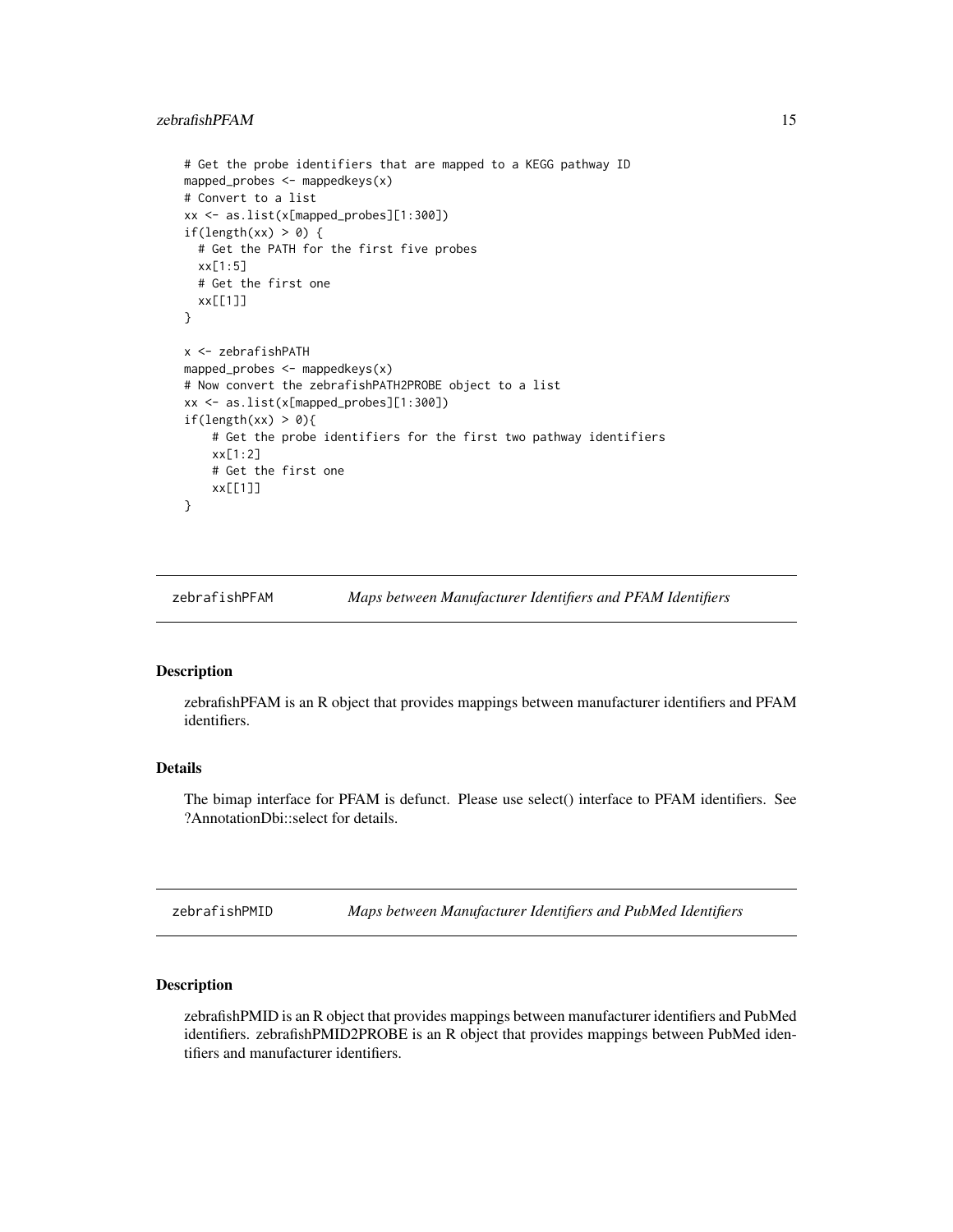## Details

When zebrafishPMID is viewed as a list each manufacturer identifier is mapped to a named vector of PubMed identifiers. The name associated with each vector corresponds to the manufacturer identifier. The length of the vector may be one or greater, depending on how many PubMed identifiers a given manufacturer identifier is mapped to. An NA is reported for any manufacturer identifier that cannot be mapped to a PubMed identifier.

When zebrafishPMID2PROBE is viewed as a list each PubMed identifier is mapped to a named vector of manufacturer identifiers. The name represents the PubMed identifier and the vector contains all manufacturer identifiers that are represented by that PubMed identifier. The length of the vector may be one or longer, depending on how many manufacturer identifiers are mapped to a given PubMed identifier.

Titles, abstracts, and possibly full texts of articles can be obtained from PubMed by providing a valid PubMed identifier. The pubmed function of annotate can also be used for the same purpose.

Mappings were based on data provided by: Entrez Gene ftp://ftp.ncbi.nlm.nih.gov/gene/DATA With a date stamp from the source of: 2021-Apr14

#### References

<https://www.ncbi.nlm.nih.gov/entrez/query.fcgi?db=PubMed>

## See Also

• [AnnotationDb-class](#page-0-0) for use of the select() interface.

```
## select() interface:
## Objects in this package can be accessed using the select() interface
## from the AnnotationDbi package. See ?select for details.
## Bimap interface:
x <- zebrafishPMID
# Get the probe identifiers that are mapped to any PubMed ID
mapped_probes \leq mappedkeys(x)
# Convert to a list
xx <- as.list(x[mapped_probes][1:300])
if(length(xx) > 0)# Get the PubMed identifiers for the first two probe identifiers
    xx[1:2]
    # Get the first one
    xx[[1]]
    if(interactive() && !is.null(xx[[1]]) && !is.na(xx[[1]])
       && require(annotate)){
        # Get article information as XML files
        xmls < -pubmed(xx[[1]], disp = "data")# View article information using a browser
        pubmed(xx[[1]], disp = "browser")
    }
}
```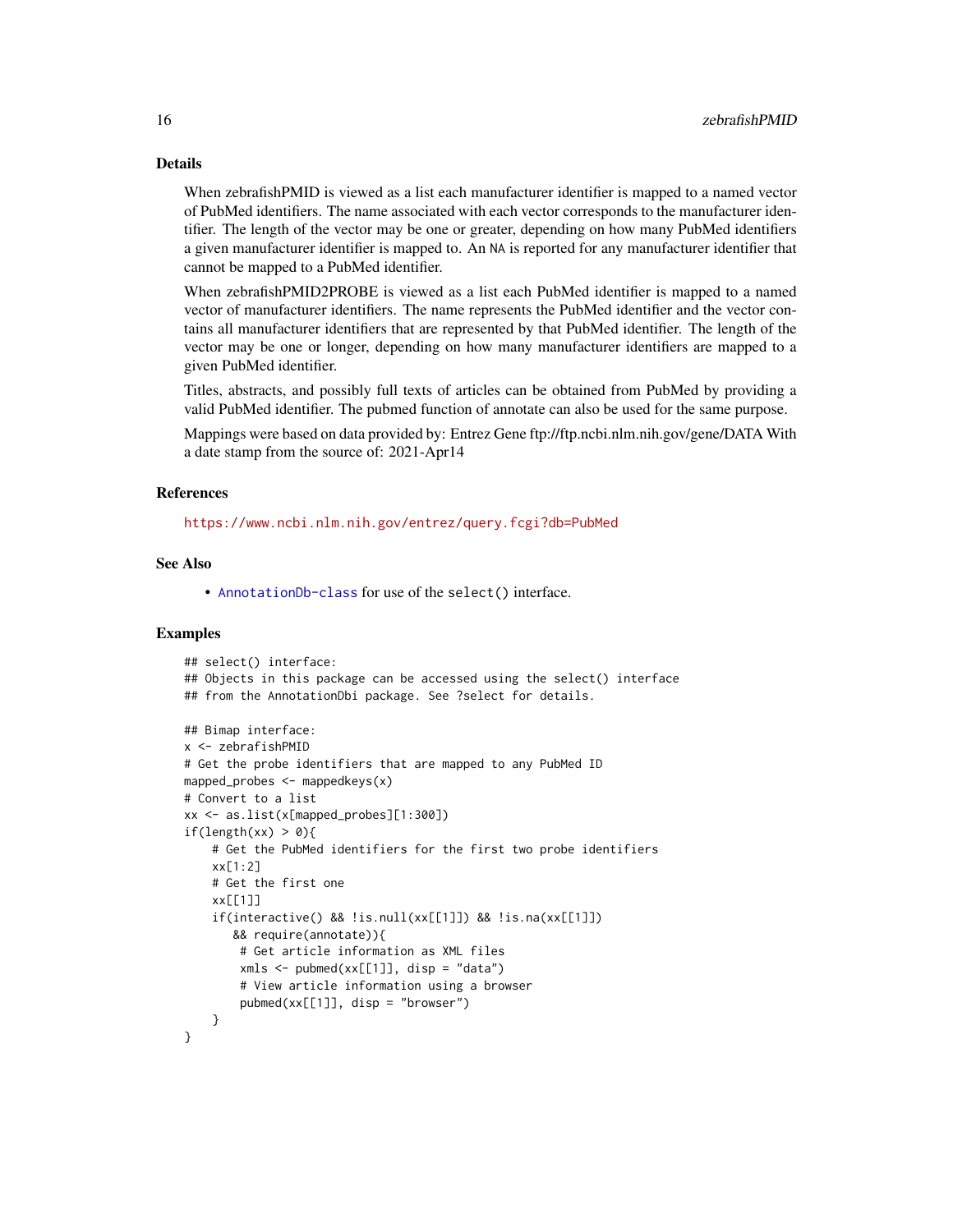## <span id="page-16-0"></span>zebrafishPROSITE 17

```
x <- zebrafishPMID2PROBE
mapped_probes <- mappedkeys(x)
# Now convert the reverse map object zebrafishPMID2PROBE to a list
xx <- as.list(x[mapped_probes][1:300])
if(length(xx) > 0){
    # Get the probe identifiers for the first two PubMed identifiers
    xx[1:2]
    # Get the first one
   xx[[1]]
    if(interactive() && require(annotate)){
       # Get article information as XML files for a PubMed id
       xmls <- pubmed(names(xx)[1], disp = "data")
       # View article information using a browser
       pubmed(names(xx)[1], disp = "browser")
   }
}
```
zebrafishPROSITE *Maps between Manufacturer Identifiers and PROSITE Identifiers*

#### **Description**

zebrafishPROSITE is an R object that provides mappings between manufacturer identifiers and PROSITE identifiers.

## Details

The bimap interface for PROSITE is defunct. Please use select() interface to PROSITE identifiers. See ?AnnotationDbi::select for details.

zebrafishREFSEQ *Map between Manufacturer Identifiers and RefSeq Identifiers*

#### Description

zebrafishREFSEQ is an R object that provides mappings between manufacturer identifiers and Ref-Seq identifiers.

#### Details

Each manufacturer identifier is mapped to a named vector of RefSeq identifiers. The name represents the manufacturer identifier and the vector contains all RefSeq identifiers that can be mapped to that manufacturer identifier. The length of the vector may be one or greater, depending on how many RefSeq identifiers a given manufacturer identifier can be mapped to. An NA is reported for any manufacturer identifier that cannot be mapped to a RefSeq identifier at this time.

RefSeq identifiers differ in format according to the type of record the identifiers are for as shown below: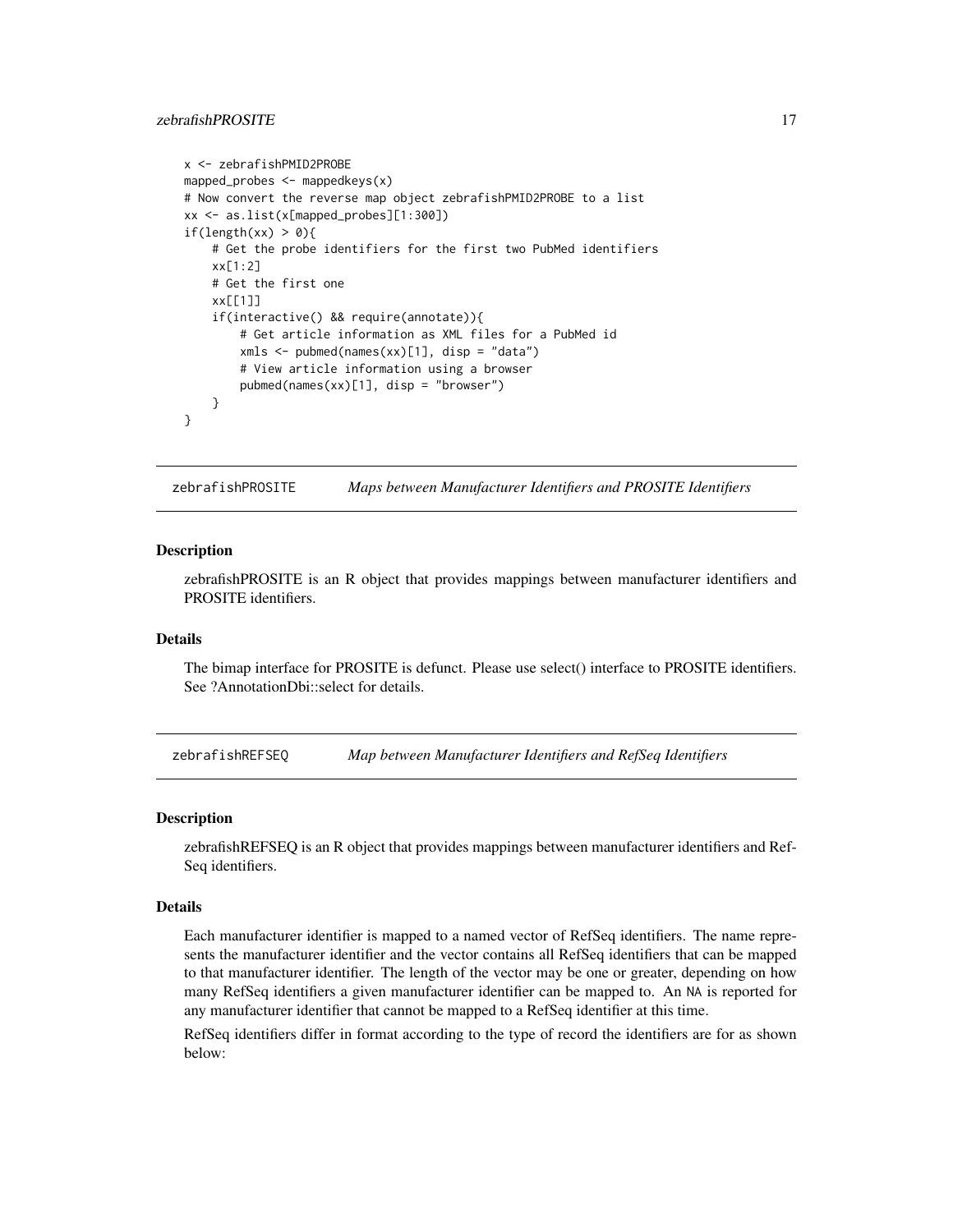NG\\_XXXXX: RefSeq accessions for genomic region (nucleotide) records

NM\\_XXXXX: RefSeq accessions for mRNA records

NC\\_XXXXX: RefSeq accessions for chromosome records

NP\\_XXXXX: RefSeq accessions for protein records

XR\\_XXXXX: RefSeq accessions for model RNAs that are not associated with protein products

XM\\_XXXXX: RefSeq accessions for model mRNA records

XP\\_XXXXX: RefSeq accessions for model protein records

Where XXXXX is a sequence of integers.

NCBI <https://www.ncbi.nlm.nih.gov/RefSeq/> allows users to query the RefSeq database using RefSeq identifiers.

Mappings were based on data provided by: Entrez Gene ftp://ftp.ncbi.nlm.nih.gov/gene/DATA With a date stamp from the source of: 2021-Apr14

## References

<https://www.ncbi.nlm.nih.gov> <https://www.ncbi.nlm.nih.gov/RefSeq/>

## See Also

• [AnnotationDb-class](#page-0-0) for use of the select() interface.

```
## select() interface:
## Objects in this package can be accessed using the select() interface
## from the AnnotationDbi package. See ?select for details.
## Bimap interface:
x <- zebrafishREFSEQ
# Get the probe identifiers that are mapped to any RefSeq ID
mapped_probes \leq mappedkeys(x)
# Convert to a list
xx <- as.list(x[mapped_probes][1:300])
if(length(xx) > 0) {
  # Get the REFSEQ for the first five probes
  xx[1:5]
  # Get the first one
  xx[[1]]
}
```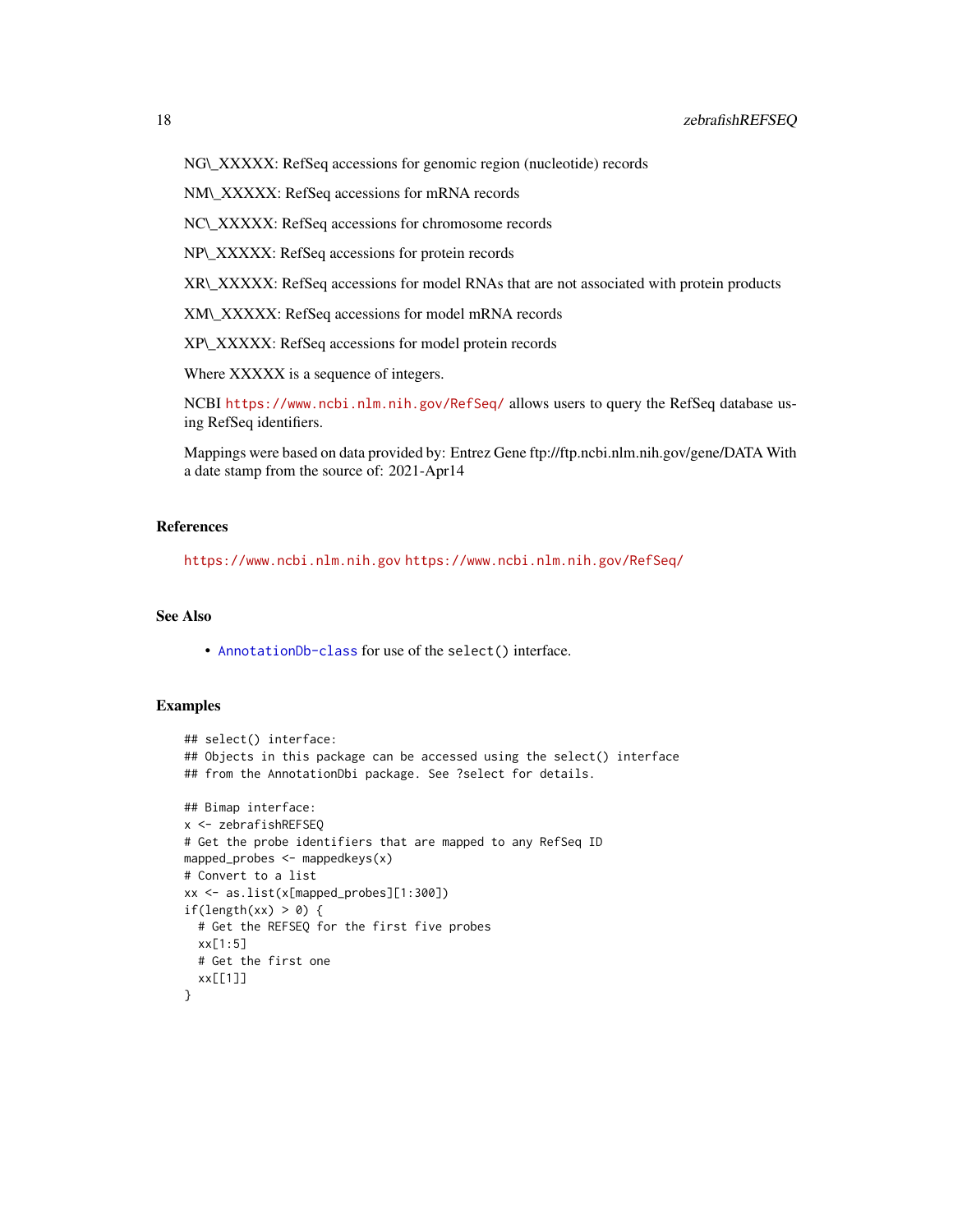<span id="page-18-0"></span>

zebrafishSYMBOL is an R object that provides mappings between manufacturer identifiers and gene abbreviations.

## Details

Each manufacturer identifier is mapped to an abbreviation for the corresponding gene. An NA is reported if there is no known abbreviation for a given gene.

Symbols typically consist of 3 letters that define either a single gene (ABC) or multiple genes (ABC1, ABC2, ABC3). Gene symbols can be used as key words to query public databases such as Entrez Gene.

Mappings were based on data provided by: Entrez Gene ftp://ftp.ncbi.nlm.nih.gov/gene/DATA With a date stamp from the source of: 2021-Apr14

#### References

<https://www.ncbi.nlm.nih.gov/entrez/query.fcgi?db=gene>

#### See Also

• [AnnotationDb-class](#page-0-0) for use of the select() interface.

```
## select() interface:
## Objects in this package can be accessed using the select() interface
## from the AnnotationDbi package. See ?select for details.
## Bimap interface:
x <- zebrafishSYMBOL
# Get the probe identifiers that are mapped to a gene symbol
mapped_probes <- mappedkeys(x)
# Convert to a list
xx <- as.list(x[mapped_probes][1:300])
if(length(xx) > 0) {
  # Get the SYMBOL for the first five probes
  xx[1:5]
  # Get the first one
  xx[[1]]
}
```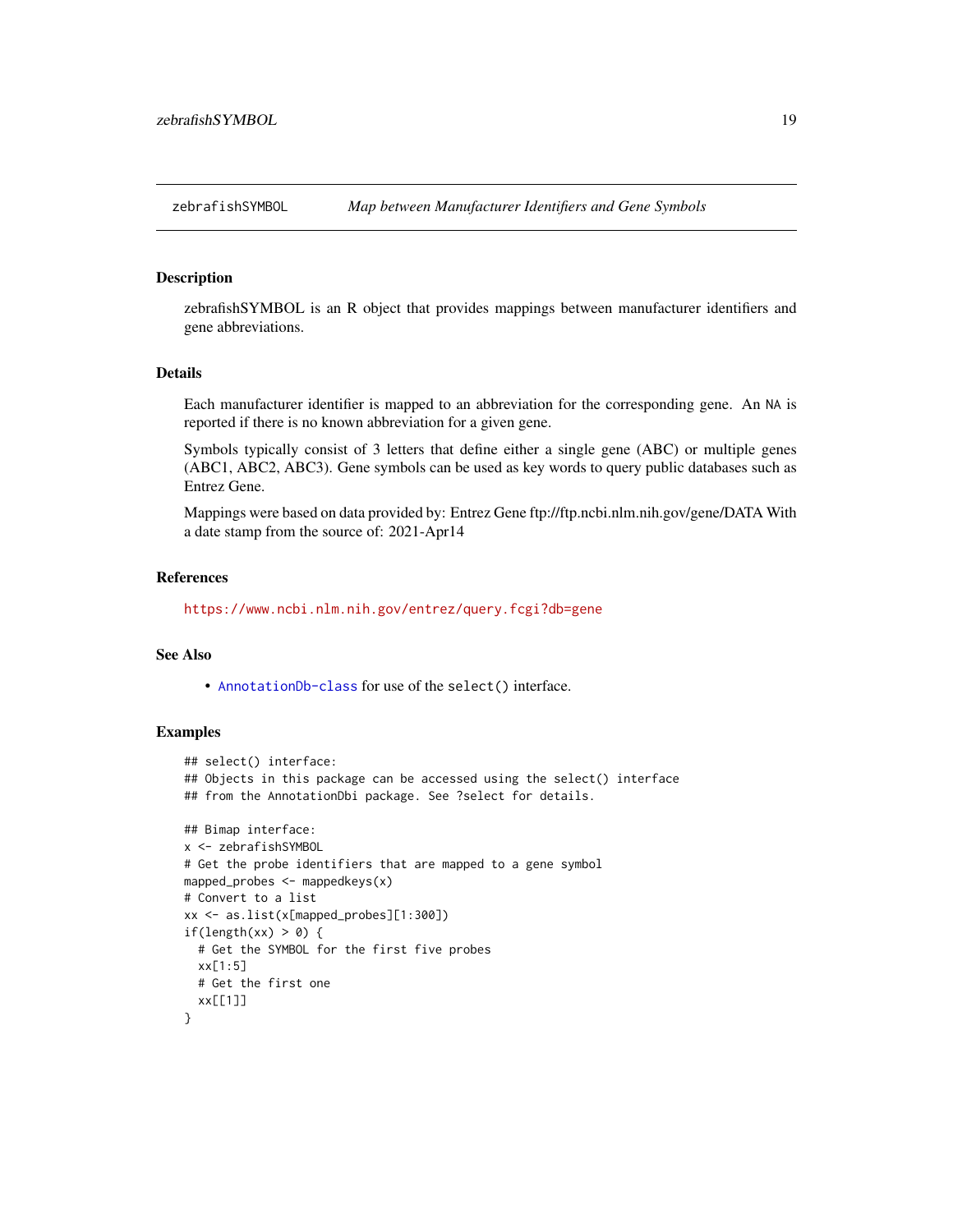<span id="page-19-0"></span>

zebrafishUNIPROT is an R object that contains mappings between the manufacturer identifiers and Uniprot accession numbers.

#### Details

This object is a simple mapping of manufacturer identifiers to Uniprot Accessions.

Mappings were based on data provided by NCBI (link above) with an exception for fly, which required retrieving the data from ensembl <http://www.ensembl.org/biomart/martview/>

## See Also

• [AnnotationDb-class](#page-0-0) for use of the select() interface.

## Examples

```
## select() interface:
## Objects in this package can be accessed using the select() interface
## from the AnnotationDbi package. See ?select for details.
## Bimap interface:
x <- zebrafishUNIPROT
# Get the entrez gene IDs that are mapped to an Uniprot ID
mapped_genes <- mappedkeys(x)
# Convert to a list
xx <- as.list(x[mapped_genes][1:300])
if(length(xx) > 0) {
  # Get the Uniprot IDs for the first five genes
  xx[1:5]
  # Get the first one
  xx[[1]]
}
```
zebrafishZFIN *Map Zfin accession numbers with Entrez Gene identifiers*

#### Description

zebrafishZFIN is an R object that contains mappings between Entrez Gene identifiers and Zfin accession numbers.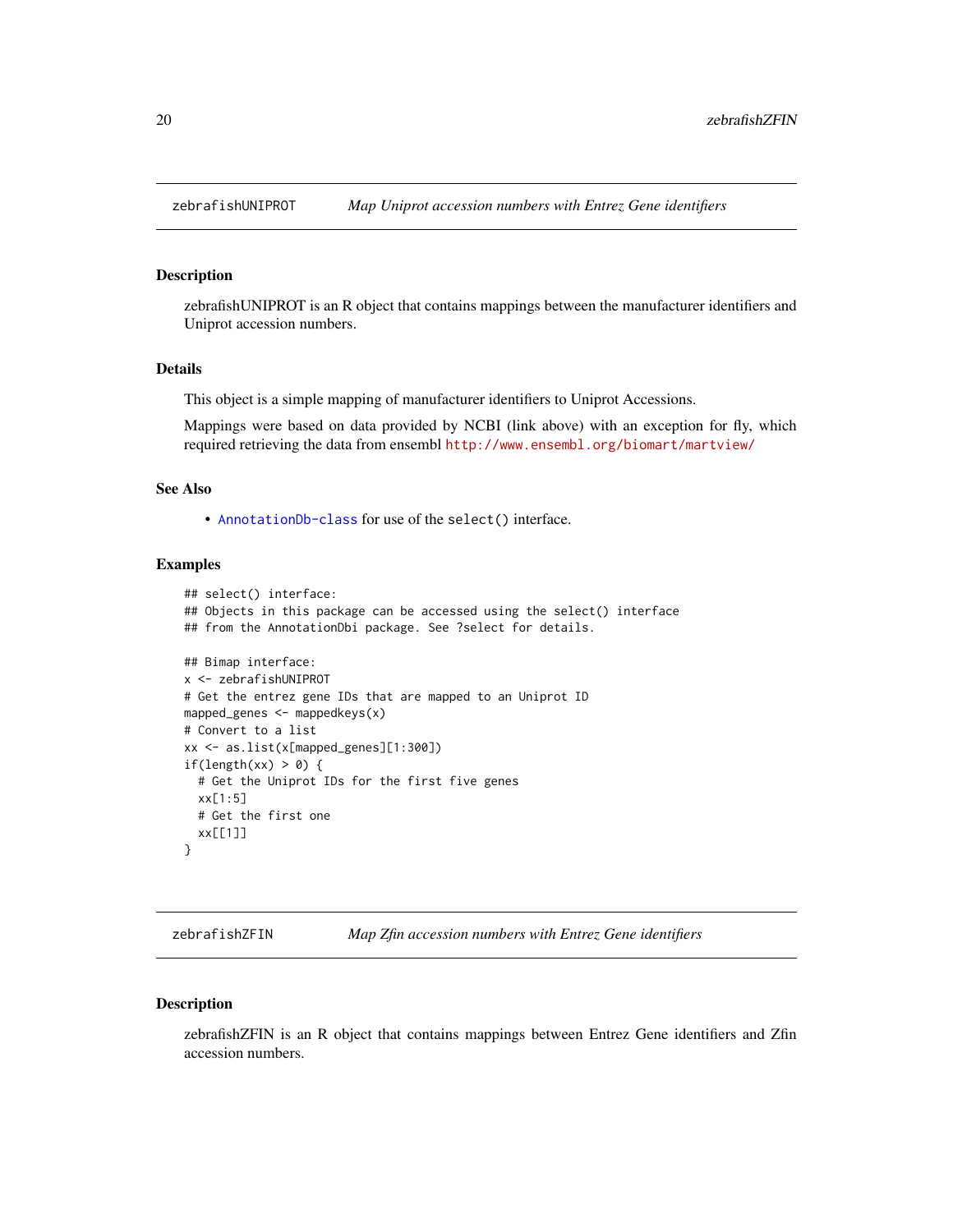## <span id="page-20-0"></span>Details

This object is a simple mapping of manufacturer identifiers to Zfin Accessions.

Mappings were based on data provided by: Entrez Gene ftp://ftp.ncbi.nlm.nih.gov/gene/DATA With a date stamp from the source of: 2021-Apr14

## See Also

• [AnnotationDb-class](#page-0-0) for use of the select() interface.

#### Examples

```
## select() interface:
## Objects in this package can be accessed using the select() interface
## from the AnnotationDbi package. See ?select for details.
## Bimap interface:
x <- zebrafishZFIN
# Get the entrez gene IDs that are mapped to an Zfin ID
mapped_genes <- mappedkeys(x)
# Convert to a list
xx <- as.list(x[mapped_genes][1:300])
if(length(xx) > 0) {
  # Get the Zfin IDs for the first five genes
  xx[1:5]
  # Get the first one
  xx[[1]]
}
```
zebrafish\_dbconn *Collect information about the package annotation DB*

#### Description

Some convenience functions for getting a connection object to (or collecting information about) the package annotation DB.

## Usage

```
zebrafish_dbconn()
zebrafish_dbfile()
zebrafish_dbschema(file="", show.indices=FALSE)
zebrafish_dbInfo()
```
#### Arguments

| file         | A connection, or a character string naming the file to print to (see the file |
|--------------|-------------------------------------------------------------------------------|
|              | argument of the cat function for the details).                                |
| show.indices | The CREATE INDEX statements are not shown by default. Use show, indices=TRUE  |
|              | to get them.                                                                  |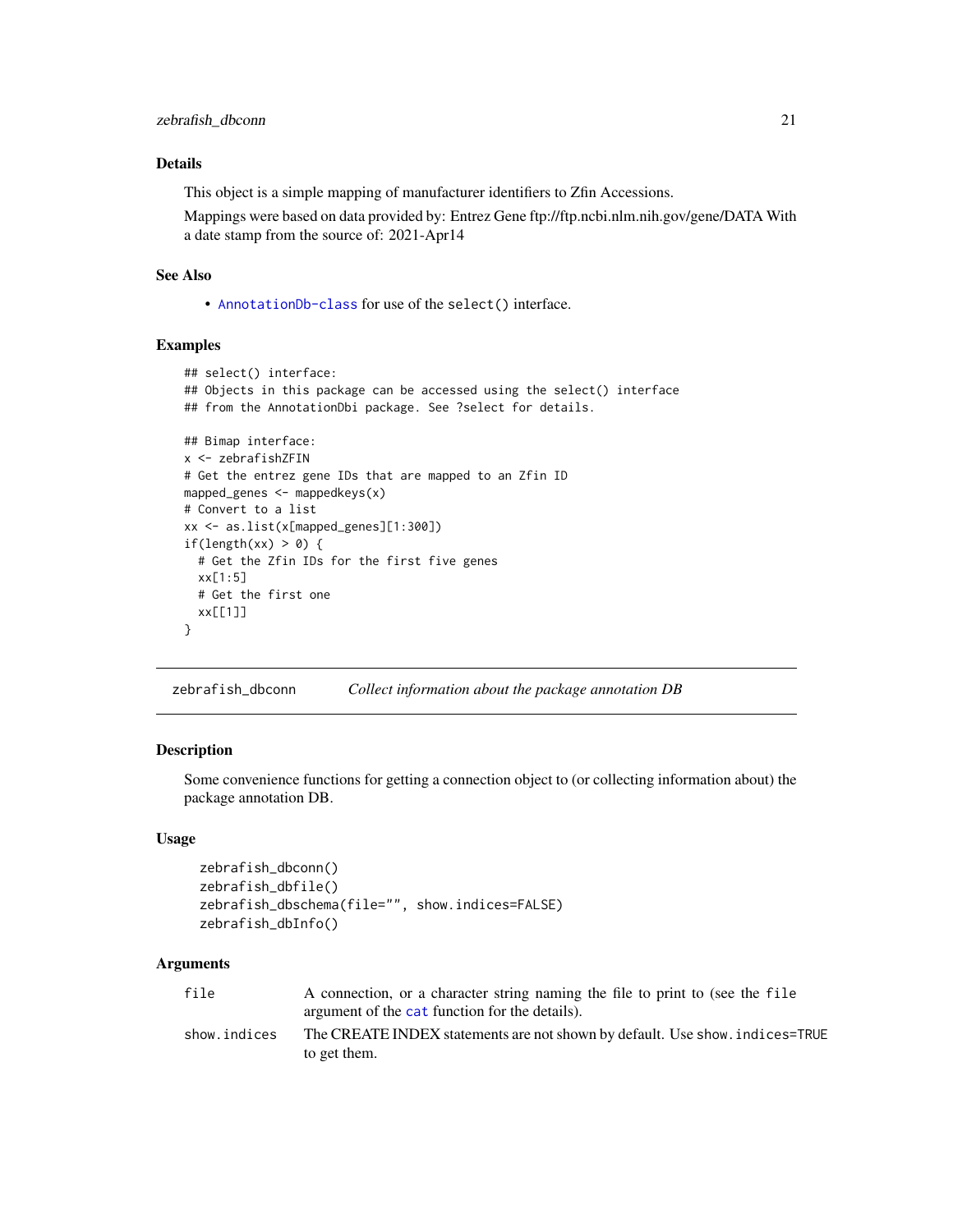## <span id="page-21-0"></span>Details

zebrafish\_dbconn returns a connection object to the package annotation DB. IMPORTANT: Don't call [dbDisconnect](#page-0-0) on the connection object returned by zebrafish\_dbconn or you will break all the [AnnDbObj](#page-0-0) objects defined in this package!

zebrafish\_dbfile returns the path (character string) to the package annotation DB (this is an SQLite file).

zebrafish\_dbschema prints the schema definition of the package annotation DB.

zebrafish\_dbInfo prints other information about the package annotation DB.

## Value

zebrafish\_dbconn: a DBIConnection object representing an open connection to the package annotation DB.

zebrafish\_dbfile: a character string with the path to the package annotation DB.

zebrafish\_dbschema: none (invisible NULL).

zebrafish\_dbInfo: none (invisible NULL).

## See Also

[dbGetQuery](#page-0-0), [dbConnect](#page-0-0), [dbconn](#page-0-0), [dbfile](#page-0-0), [dbschema](#page-0-0), [dbInfo](#page-0-0)

## Examples

library(DBI) ## Count the number of rows in the "probes" table: dbGetQuery(zebrafish\_dbconn(), "SELECT COUNT(\*) FROM probes")

zebrafish\_dbschema()

zebrafish\_dbInfo()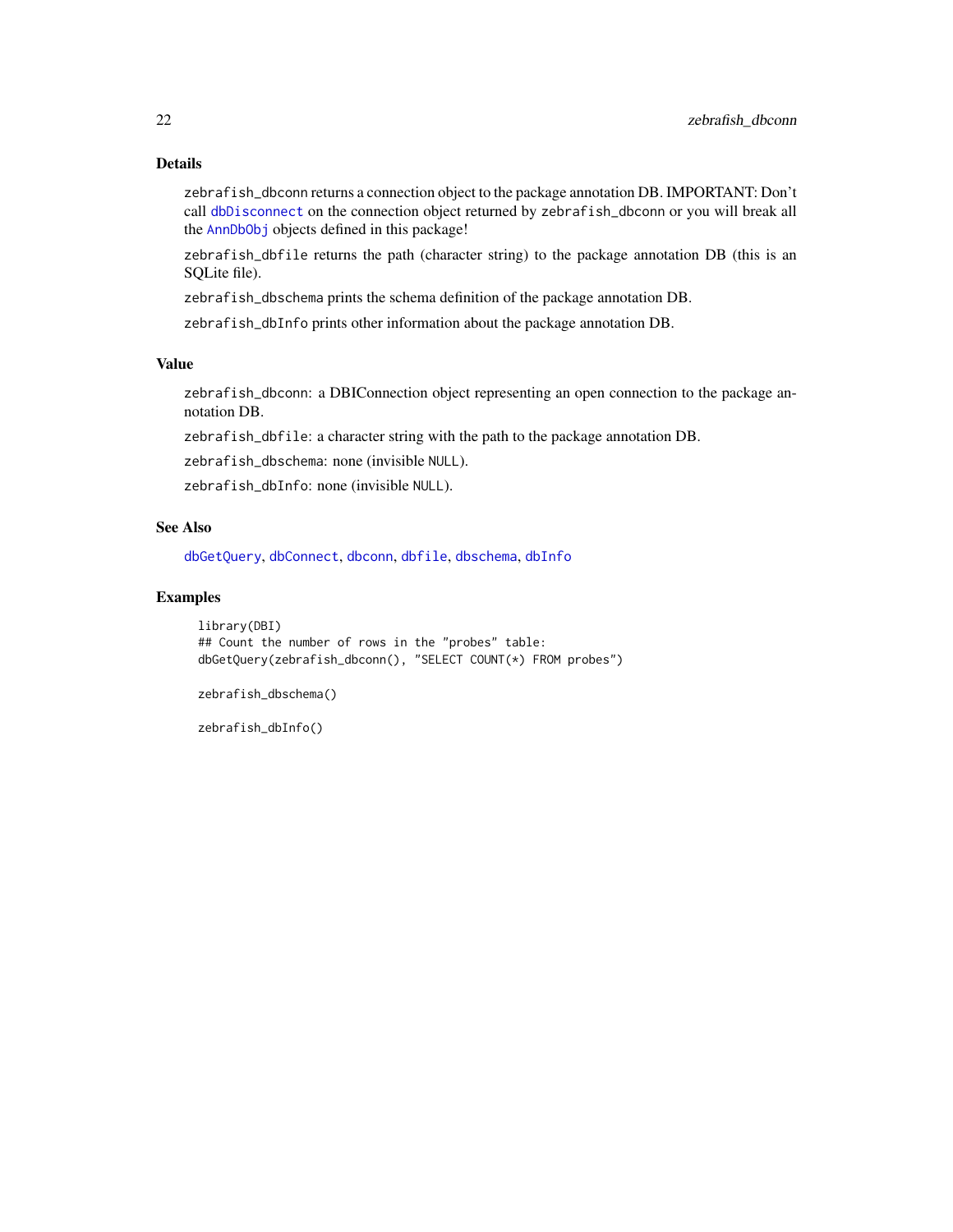# Index

∗ datasets zebrafish.db, [3](#page-2-0) zebrafish\_dbconn, [21](#page-20-0) zebrafishACCNUM, [1](#page-0-1) zebrafishALIAS2PROBE, [2](#page-1-0) zebrafishCHR, [3](#page-2-0) zebrafishCHRLENGTHS, [4](#page-3-0) zebrafishCHRLOC, [5](#page-4-0) zebrafishENSEMBL, [6](#page-5-0) zebrafishENTREZID, [7](#page-6-0) zebrafishENZYME, [8](#page-7-0) zebrafishGENENAME, [9](#page-8-0) zebrafishGO, [10](#page-9-1) zebrafishMAPCOUNTS, [13](#page-12-0) zebrafishORGANISM, [13](#page-12-0) zebrafishPATH, [14](#page-13-0) zebrafishPFAM, [15](#page-14-0) zebrafishPMID, [15](#page-14-0) zebrafishPROSITE, [17](#page-16-0) zebrafishREFSEQ, [17](#page-16-0) zebrafishSYMBOL, [19](#page-18-0) zebrafishUNIPROT, [20](#page-19-0) zebrafishZFIN, [20](#page-19-0) ∗ utilities zebrafish\_dbconn, [21](#page-20-0) AnnDbObj, *[22](#page-21-0)* cat, *[21](#page-20-0)* checkMAPCOUNTS, *[13](#page-12-0)* dbconn, *[22](#page-21-0)* dbConnect, *[22](#page-21-0)* dbDisconnect, *[22](#page-21-0)* dbfile, *[22](#page-21-0)* dbGetQuery, *[22](#page-21-0)* dbInfo, *[22](#page-21-0)* dbschema, *[22](#page-21-0)*

```
zebrafish (zebrafish.db), 3
```
zebrafish.db, [3](#page-2-0) zebrafish\_dbconn, [21](#page-20-0) zebrafish\_dbfile *(*zebrafish\_dbconn*)*, [21](#page-20-0) zebrafish\_dbInfo *(*zebrafish\_dbconn*)*, [21](#page-20-0) zebrafish\_dbschema *(*zebrafish\_dbconn*)*, [21](#page-20-0) zebrafishACCNUM, [1](#page-0-1) zebrafishALIAS2PROBE, [2](#page-1-0) zebrafishCHR, [3](#page-2-0) zebrafishCHRLENGTHS, [4](#page-3-0) zebrafishCHRLOC, [5](#page-4-0) zebrafishCHRLOCEND *(*zebrafishCHRLOC*)*, [5](#page-4-0) zebrafishENSEMBL, [6](#page-5-0) zebrafishENSEMBL2PROBE *(*zebrafishENSEMBL*)*, [6](#page-5-0) zebrafishENTREZID, [7](#page-6-0) zebrafishENZYME, [8](#page-7-0) zebrafishENZYME2PROBE *(*zebrafishENZYME*)*, [8](#page-7-0) zebrafishGENENAME, [9](#page-8-0) zebrafishGO, [10](#page-9-1) zebrafishGO2ALLPROBES, *[12](#page-11-0)* zebrafishGO2ALLPROBES *(*zebrafishGO*)*, [10](#page-9-1) zebrafishGO2PROBE *(*zebrafishGO*)*, [10](#page-9-1) zebrafishLOCUSID *(*zebrafishENTREZID*)*, [7](#page-6-0) zebrafishMAPCOUNTS, [13](#page-12-0) zebrafishORGANISM, [13](#page-12-0) zebrafishORGPKG *(*zebrafishORGANISM*)*, [13](#page-12-0) zebrafishPATH, [14](#page-13-0) zebrafishPATH2PROBE *(*zebrafishPATH*)*, [14](#page-13-0) zebrafishPFAM, [15](#page-14-0) zebrafishPMID, [15](#page-14-0) zebrafishPMID2PROBE *(*zebrafishPMID*)*, [15](#page-14-0) zebrafishPROSITE, [17](#page-16-0) zebrafishREFSEQ, [17](#page-16-0) zebrafishSYMBOL, [19](#page-18-0) zebrafishUNIPROT, [20](#page-19-0) zebrafishUNIPROT2PROBE *(*zebrafishUNIPROT*)*, [20](#page-19-0)